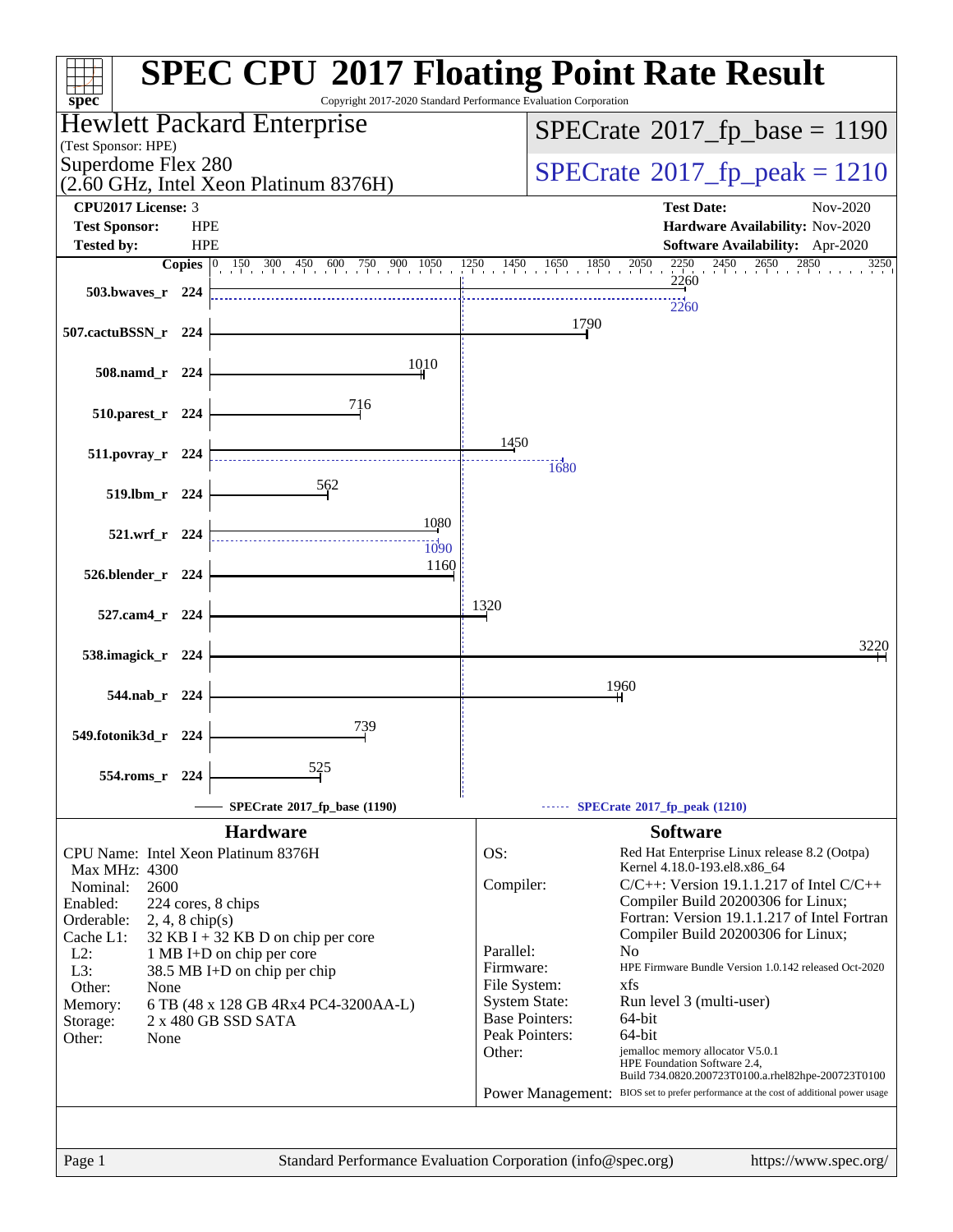## **[spec](http://www.spec.org/)**

## **[SPEC CPU](http://www.spec.org/auto/cpu2017/Docs/result-fields.html#SPECCPU2017FloatingPointRateResult)[2017 Floating Point Rate Result](http://www.spec.org/auto/cpu2017/Docs/result-fields.html#SPECCPU2017FloatingPointRateResult)**

Copyright 2017-2020 Standard Performance Evaluation Corporation

## Hewlett Packard Enterprise

(Test Sponsor: HPE)

(2.60 GHz, Intel Xeon Platinum 8376H)

Superdome Flex 280<br> $(2.60 \text{ GHz})$  Intel Year Platinum 8376H)  $\text{SPECrate}^{\circ}2017$  $\text{SPECrate}^{\circ}2017$  $\text{SPECrate}^{\circ}2017$  [p\_peak = 1210

#### **[CPU2017 License:](http://www.spec.org/auto/cpu2017/Docs/result-fields.html#CPU2017License)** 3 **[Test Date:](http://www.spec.org/auto/cpu2017/Docs/result-fields.html#TestDate)** Nov-2020 **[Test Sponsor:](http://www.spec.org/auto/cpu2017/Docs/result-fields.html#TestSponsor)** HPE **[Hardware Availability:](http://www.spec.org/auto/cpu2017/Docs/result-fields.html#HardwareAvailability)** Nov-2020 **[Tested by:](http://www.spec.org/auto/cpu2017/Docs/result-fields.html#Testedby)** HPE **[Software Availability:](http://www.spec.org/auto/cpu2017/Docs/result-fields.html#SoftwareAvailability)** Apr-2020

 $SPECTate@2017_fp\_base = 1190$ 

### **[Results Table](http://www.spec.org/auto/cpu2017/Docs/result-fields.html#ResultsTable)**

|                                                 | <b>Base</b>   |                |              |                |       |                |       | <b>Peak</b>   |                |              |                |              |                |              |  |  |
|-------------------------------------------------|---------------|----------------|--------------|----------------|-------|----------------|-------|---------------|----------------|--------------|----------------|--------------|----------------|--------------|--|--|
| <b>Benchmark</b>                                | <b>Copies</b> | <b>Seconds</b> | <b>Ratio</b> | <b>Seconds</b> | Ratio | <b>Seconds</b> | Ratio | <b>Copies</b> | <b>Seconds</b> | <b>Ratio</b> | <b>Seconds</b> | <b>Ratio</b> | <b>Seconds</b> | <b>Ratio</b> |  |  |
| 503.bwayes r                                    | 224           | 993            | 2260         | 994            | 2260  | 994            | 2260  | 224           | 994            | 2260         | 994            | 2260         | 995            | 2260         |  |  |
| 507.cactuBSSN r                                 | 224           | 158            | 1800         | 158            | 1790  | 158            | 1790  | 224           | 158            | 1800         | 158            | 790          | 158            | 1790         |  |  |
| $508$ .namd $_r$                                | 224           | 210            | 1010         | 212            | 1000  | 208            | 1020  | 224           | <b>210</b>     | 1010         | 212            | 1000         | 208            | 1020         |  |  |
| $510.parest_r$                                  | 224           | 819            | 716          | 819            | 716   | 821            | 714   | 224           | 819            | 716          | 819            | 716          | 821            | 714          |  |  |
| $511.$ povray_r                                 | 224           | 361            | 1450         | 361            | 1450  | 361            | 1450  | 224           | 312            | 1680         | 311            | 1680         | 312            | 1680         |  |  |
| 519.1bm r                                       | 224           | 421            | 561          | 420            | 562   | 420            | 562   | 224           | 421            | 561          | 420            | 562          | 420            | 562          |  |  |
| 521.wrf r                                       | 224           | 462            | 1080         | 463            | 1080  | 463            | 1080  | 224           | 462            | 1090         | 461            | 1090         | 461            | <b>1090</b>  |  |  |
| 526.blender_r                                   | 224           | 294            | 1160         | 294            | 1160  | 294            | 1160  | 224           | 294            | 1160         | 294            | 1160         | 294            | 1160         |  |  |
| $527$ .cam $4$ r                                | 224           | 297            | 1320         | 297            | 1320  | 297            | 1320  | 224           | 297            | 1320         | 297            | 320          | 297            | 1320         |  |  |
| 538.imagick_r                                   | 224           | 173            | 3220         | 173            | 3220  | 175            | 3180  | 224           | 173            | 3220         | 173            | 3220         | 175            | 3180         |  |  |
| 544.nab r                                       | 224           | 194            | 1940         | 193            | 1960  | 192            | 1960  | 224           | 194            | 1940         | <b>193</b>     | <b>1960</b>  | 192            | 1960         |  |  |
| 549.fotonik3d r                                 | 224           | 1181           | 739          | 1181           | 739   | 1181           | 739   | 224           | 1181           | 739          | 1181           | 739          | 1181           | 739          |  |  |
| $554$ .roms r                                   | 224           | 678            | 525          | 673            | 529   | 682            | 522   | 224           | 678            | 525          | 673            | 529          | 682            | 522          |  |  |
| $SPECrate^{\circ}2017$ fp base =<br><b>1190</b> |               |                |              |                |       |                |       |               |                |              |                |              |                |              |  |  |

### **[SPECrate](http://www.spec.org/auto/cpu2017/Docs/result-fields.html#SPECrate2017fppeak)[2017\\_fp\\_peak =](http://www.spec.org/auto/cpu2017/Docs/result-fields.html#SPECrate2017fppeak) 1210**

Results appear in the [order in which they were run](http://www.spec.org/auto/cpu2017/Docs/result-fields.html#RunOrder). Bold underlined text [indicates a median measurement](http://www.spec.org/auto/cpu2017/Docs/result-fields.html#Median).

## **[Compiler Notes](http://www.spec.org/auto/cpu2017/Docs/result-fields.html#CompilerNotes)**

The inconsistent Compiler version information under Compiler Version section is due to a discrepancy in Intel Compiler. The correct version of C/C++ compiler is: Version 19.1.1.217 Build 20200306 Compiler for Linux The correct version of Fortran compiler is: Version 19.1.1.217 Build 20200306 Compiler for Linux

## **[Submit Notes](http://www.spec.org/auto/cpu2017/Docs/result-fields.html#SubmitNotes)**

 The numactl mechanism was used to bind copies to processors. The config file option 'submit' was used to generate numactl commands to bind each copy to a specific processor. For details, please see the config file.

## **[Operating System Notes](http://www.spec.org/auto/cpu2017/Docs/result-fields.html#OperatingSystemNotes)**

 Stack size set to unlimited using "ulimit -s unlimited" Transparent Huge Pages enabled by default Prior to runcpu invocation Filesystem page cache synced and cleared with: sync; echo 3> /proc/sys/vm/drop\_caches runcpu command invoked through numactl i.e.: numactl --interleave=all runcpu <etc> Tuned-adm profile was set to Throughput-Performance using "tuned-adm profile throughput-performance"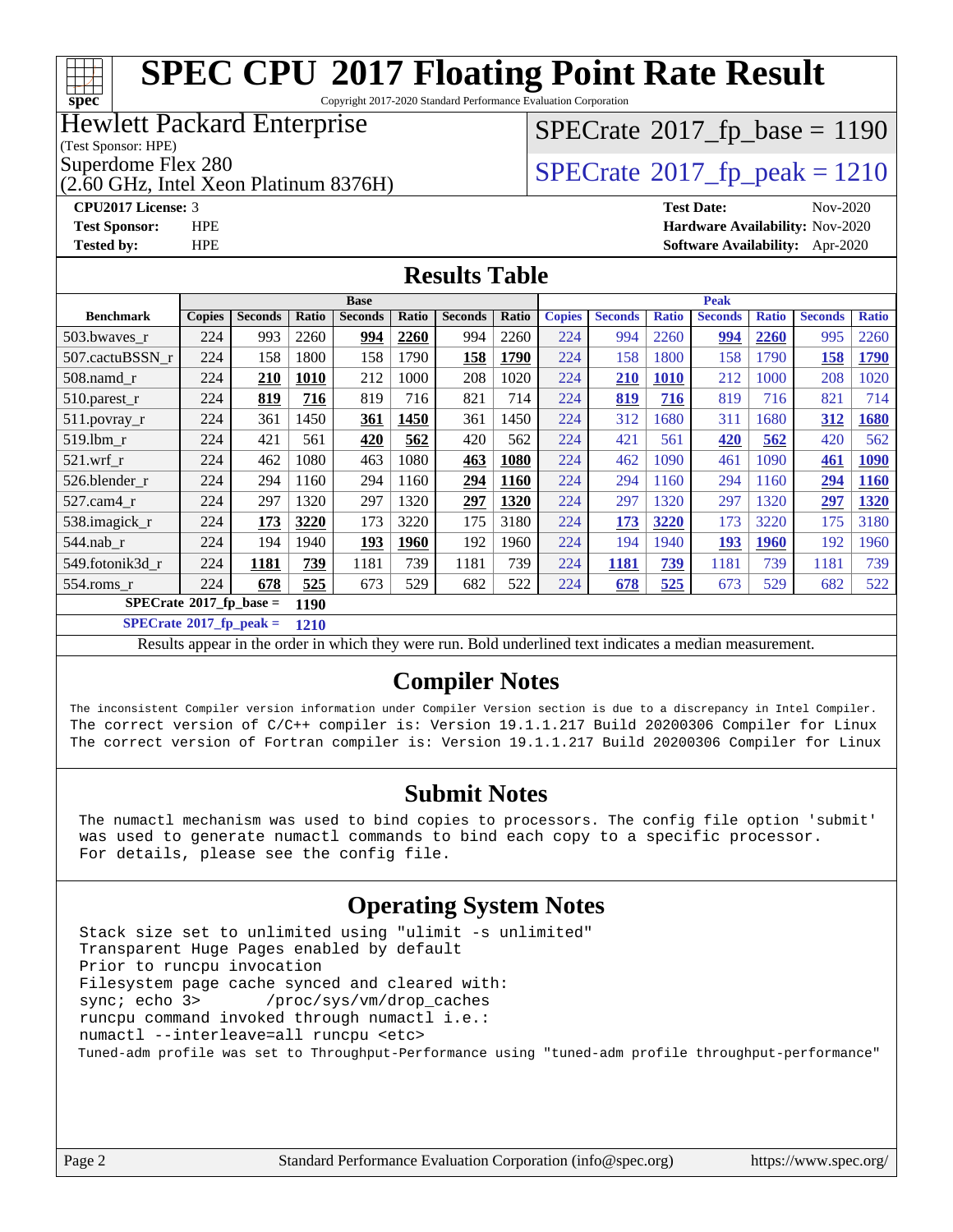## **[spec](http://www.spec.org/)**

## **[SPEC CPU](http://www.spec.org/auto/cpu2017/Docs/result-fields.html#SPECCPU2017FloatingPointRateResult)[2017 Floating Point Rate Result](http://www.spec.org/auto/cpu2017/Docs/result-fields.html#SPECCPU2017FloatingPointRateResult)**

Copyright 2017-2020 Standard Performance Evaluation Corporation

## Hewlett Packard Enterprise

[SPECrate](http://www.spec.org/auto/cpu2017/Docs/result-fields.html#SPECrate2017fpbase)<sup>®</sup>2017 fp base = 1190

(Test Sponsor: HPE)

(2.60 GHz, Intel Xeon Platinum 8376H)

Superdome Flex 280<br>  $SPECTR_{12}$  [SPECrate](http://www.spec.org/auto/cpu2017/Docs/result-fields.html#SPECrate2017fppeak)<sup>®</sup>2017 fp\_peak = 1210

**[CPU2017 License:](http://www.spec.org/auto/cpu2017/Docs/result-fields.html#CPU2017License)** 3 **[Test Date:](http://www.spec.org/auto/cpu2017/Docs/result-fields.html#TestDate)** Nov-2020 **[Test Sponsor:](http://www.spec.org/auto/cpu2017/Docs/result-fields.html#TestSponsor)** HPE **[Hardware Availability:](http://www.spec.org/auto/cpu2017/Docs/result-fields.html#HardwareAvailability)** Nov-2020 **[Tested by:](http://www.spec.org/auto/cpu2017/Docs/result-fields.html#Testedby)** HPE **[Software Availability:](http://www.spec.org/auto/cpu2017/Docs/result-fields.html#SoftwareAvailability)** Apr-2020

### **[Environment Variables Notes](http://www.spec.org/auto/cpu2017/Docs/result-fields.html#EnvironmentVariablesNotes)**

Environment variables set by runcpu before the start of the run: LD\_LIBRARY\_PATH = "/home/cpu2017/lib/intel64:/home/cpu2017/je5.0.1-64" MALLOC\_CONF = "retain:true"

### **[General Notes](http://www.spec.org/auto/cpu2017/Docs/result-fields.html#GeneralNotes)**

 Binaries compiled on a system with 1x Intel Core i9-7980XE CPU + 64GB RAM memory using Redhat Enterprise Linux 8.0 NA: The test sponsor attests, as of date of publication, that CVE-2017-5754 (Meltdown) is mitigated in the system as tested and documented. Yes: The test sponsor attests, as of date of publication, that CVE-2017-5753 (Spectre variant 1) is mitigated in the system as tested and documented. Yes: The test sponsor attests, as of date of publication, that CVE-2017-5715 (Spectre variant 2) is mitigated in the system as tested and documented. jemalloc, a general purpose malloc implementation built with the RedHat Enterprise 7.5, and the system compiler gcc 4.8.5 sources available from jemalloc.net or<https://github.com/jemalloc/jemalloc/releases>

## **[Platform Notes](http://www.spec.org/auto/cpu2017/Docs/result-fields.html#PlatformNotes)**

 BIOS Configuration: Workload Profile set to HPC Intel Hyper-Threading set to Disabled Workload Profile set to Custom Minimum Processor Idle Power Core C-State set to C6 State Sub-NUMA Clustering set to Enabled Sysinfo program /home/cpu2017/bin/sysinfo Rev: r6365 of 2019-08-21 295195f888a3d7edb1e6e46a485a0011 running on ch-622.fchst.rdlabs.hpecorp.net Sat Oct 31 17:13:21 2020 SUT (System Under Test) info as seen by some common utilities. For more information on this section, see <https://www.spec.org/cpu2017/Docs/config.html#sysinfo> From /proc/cpuinfo model name : Intel(R) Xeon(R) Platinum 8376H CPU @ 2.60GHz 8 "physical id"s (chips) 224 "processors" cores, siblings (Caution: counting these is hw and system dependent. The following excerpts from /proc/cpuinfo might not be reliable. Use with caution.) cpu cores : 28 siblings : 28 physical 0: cores 0 1 2 3 4 5 6 8 9 10 11 12 13 14 16 17 18 19 20 21 22 24 25 26 27 28 29 30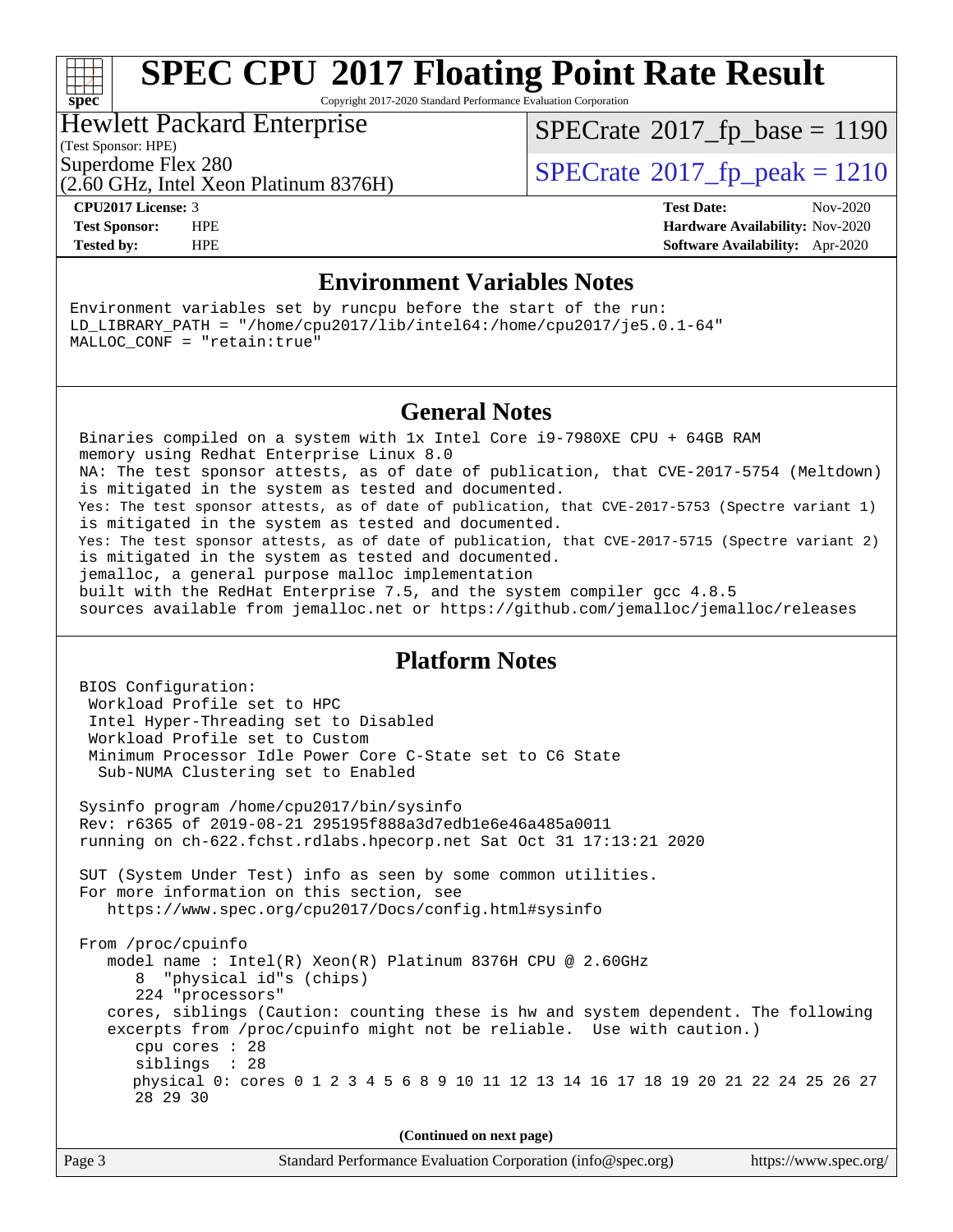| spec <sup>®</sup>                         |                                                                                                 |                          | <b>SPEC CPU®2017 Floating Point Rate Result</b>                                     |                 |           | Copyright 2017-2020 Standard Performance Evaluation Corporation             |  |                          |  |  |  |                   |                                                                    |  |          |                                        |
|-------------------------------------------|-------------------------------------------------------------------------------------------------|--------------------------|-------------------------------------------------------------------------------------|-----------------|-----------|-----------------------------------------------------------------------------|--|--------------------------|--|--|--|-------------------|--------------------------------------------------------------------|--|----------|----------------------------------------|
| (Test Sponsor: HPE)                       | <b>Hewlett Packard Enterprise</b>                                                               |                          |                                                                                     |                 |           |                                                                             |  |                          |  |  |  |                   |                                                                    |  |          | $SPECrate^{\circ}2017$ fp base = 1190  |
|                                           | Superdome Flex 280                                                                              |                          |                                                                                     |                 |           |                                                                             |  |                          |  |  |  |                   |                                                                    |  |          |                                        |
|                                           | (2.60 GHz, Intel Xeon Platinum 8376H)                                                           |                          |                                                                                     |                 |           |                                                                             |  |                          |  |  |  |                   |                                                                    |  |          | $SPECTate^{\circ}2017$ _fp_peak = 1210 |
|                                           | CPU2017 License: 3                                                                              |                          |                                                                                     |                 |           |                                                                             |  |                          |  |  |  | <b>Test Date:</b> |                                                                    |  | Nov-2020 |                                        |
| <b>Test Sponsor:</b><br><b>Tested by:</b> |                                                                                                 | <b>HPE</b><br><b>HPE</b> |                                                                                     |                 |           |                                                                             |  |                          |  |  |  |                   | Hardware Availability: Nov-2020<br>Software Availability: Apr-2020 |  |          |                                        |
|                                           |                                                                                                 |                          |                                                                                     |                 |           | <b>Platform Notes (Continued)</b>                                           |  |                          |  |  |  |                   |                                                                    |  |          |                                        |
|                                           | physical 1: cores 0 1 2 3 4 5 6 8 9 10 11 12 13 14 16 17 18 19 20 21 22 24 25 26 27             |                          |                                                                                     |                 |           |                                                                             |  |                          |  |  |  |                   |                                                                    |  |          |                                        |
|                                           | 28 29 30<br>physical 2: cores 0 1 2 3 4 5 6 8 9 10 11 12 13 14 16 17 18 19 20 21 22 24 25 26 27 |                          |                                                                                     |                 |           |                                                                             |  |                          |  |  |  |                   |                                                                    |  |          |                                        |
|                                           | 28 29 30                                                                                        |                          | physical 3: cores 0 1 2 3 4 5 6 8 9 10 11 12 13 14 16 17 18 19 20 21 22 24 25 26 27 |                 |           |                                                                             |  |                          |  |  |  |                   |                                                                    |  |          |                                        |
|                                           | 28 29 30                                                                                        |                          | physical 4: cores 0 1 2 3 4 5 6 8 9 10 11 12 13 14 16 17 18 19 20 21 22 24 25 26 27 |                 |           |                                                                             |  |                          |  |  |  |                   |                                                                    |  |          |                                        |
|                                           | 28 29 30                                                                                        |                          | physical 5: cores 0 1 2 3 4 5 6 8 9 10 11 12 13 14 16 17 18 19 20 21 22 24 25 26 27 |                 |           |                                                                             |  |                          |  |  |  |                   |                                                                    |  |          |                                        |
|                                           | 28 29 30                                                                                        |                          | physical 6: cores 0 1 2 3 4 5 6 8 9 10 11 12 13 14 16 17 18 19 20 21 22 24 25 26 27 |                 |           |                                                                             |  |                          |  |  |  |                   |                                                                    |  |          |                                        |
|                                           | 28 29 30                                                                                        |                          | physical 7: cores 0 1 2 3 4 5 6 8 9 10 11 12 13 14 16 17 18 19 20 21 22 24 25 26 27 |                 |           |                                                                             |  |                          |  |  |  |                   |                                                                    |  |          |                                        |
|                                           | 28 29 30                                                                                        |                          |                                                                                     |                 |           |                                                                             |  |                          |  |  |  |                   |                                                                    |  |          |                                        |
|                                           | From lscpu:<br>Architecture:                                                                    |                          |                                                                                     |                 | x86_64    |                                                                             |  |                          |  |  |  |                   |                                                                    |  |          |                                        |
|                                           | $CPU$ op-mode( $s$ ):                                                                           |                          |                                                                                     |                 |           | $32$ -bit, $64$ -bit                                                        |  |                          |  |  |  |                   |                                                                    |  |          |                                        |
|                                           | Byte Order:                                                                                     |                          |                                                                                     |                 |           | Little Endian                                                               |  |                          |  |  |  |                   |                                                                    |  |          |                                        |
|                                           | CPU(s):                                                                                         |                          |                                                                                     | 224             |           |                                                                             |  |                          |  |  |  |                   |                                                                    |  |          |                                        |
|                                           | On-line CPU(s) list: $0-223$<br>Thread(s) per core:                                             |                          |                                                                                     | 1               |           |                                                                             |  |                          |  |  |  |                   |                                                                    |  |          |                                        |
|                                           | $Core(s)$ per socket:                                                                           |                          |                                                                                     | 28              |           |                                                                             |  |                          |  |  |  |                   |                                                                    |  |          |                                        |
|                                           | Socket(s):                                                                                      |                          |                                                                                     | 8               |           |                                                                             |  |                          |  |  |  |                   |                                                                    |  |          |                                        |
|                                           | NUMA $node(s):$<br>Vendor ID:                                                                   |                          |                                                                                     | 16              |           | GenuineIntel                                                                |  |                          |  |  |  |                   |                                                                    |  |          |                                        |
|                                           | CPU family:                                                                                     |                          |                                                                                     | 6               |           |                                                                             |  |                          |  |  |  |                   |                                                                    |  |          |                                        |
|                                           | Model:                                                                                          |                          |                                                                                     | 85              |           |                                                                             |  |                          |  |  |  |                   |                                                                    |  |          |                                        |
|                                           | Model name:                                                                                     |                          |                                                                                     |                 |           | $Intel(R)$ Xeon $(R)$ Platinum 8376H CPU @ 2.60GHz                          |  |                          |  |  |  |                   |                                                                    |  |          |                                        |
|                                           | Stepping:<br>CPU MHz:                                                                           |                          |                                                                                     | 11              | 3842.043  |                                                                             |  |                          |  |  |  |                   |                                                                    |  |          |                                        |
|                                           | $CPU$ max $MHz$ :                                                                               |                          |                                                                                     |                 | 4300.0000 |                                                                             |  |                          |  |  |  |                   |                                                                    |  |          |                                        |
|                                           | CPU min MHz:                                                                                    |                          |                                                                                     |                 | 1000.0000 |                                                                             |  |                          |  |  |  |                   |                                                                    |  |          |                                        |
|                                           | BogoMIPS:                                                                                       |                          |                                                                                     |                 | 5199.79   |                                                                             |  |                          |  |  |  |                   |                                                                    |  |          |                                        |
|                                           | Virtualization:<br>L1d cache:                                                                   |                          |                                                                                     | $VT - x$<br>32K |           |                                                                             |  |                          |  |  |  |                   |                                                                    |  |          |                                        |
|                                           | Lli cache:                                                                                      |                          |                                                                                     | 32K             |           |                                                                             |  |                          |  |  |  |                   |                                                                    |  |          |                                        |
|                                           | L2 cache:                                                                                       |                          |                                                                                     | 1024K           |           |                                                                             |  |                          |  |  |  |                   |                                                                    |  |          |                                        |
|                                           | L3 cache:                                                                                       |                          |                                                                                     |                 | 39424K    |                                                                             |  |                          |  |  |  |                   |                                                                    |  |          |                                        |
|                                           | NUMA node0 CPU(s):<br>NUMA nodel CPU(s):                                                        |                          |                                                                                     |                 |           | $0-3, 7-9, 14-17, 21-23$                                                    |  |                          |  |  |  |                   |                                                                    |  |          |                                        |
|                                           | NUMA node2 CPU(s):                                                                              |                          |                                                                                     |                 |           | $4-6$ , $10-13$ , $18-20$ , $24-27$<br>$28 - 31, 35 - 37, 42 - 45, 49 - 51$ |  |                          |  |  |  |                   |                                                                    |  |          |                                        |
|                                           | NUMA node3 CPU(s):                                                                              |                          |                                                                                     |                 |           | $32 - 34, 38 - 41, 46 - 48, 52 - 55$                                        |  |                          |  |  |  |                   |                                                                    |  |          |                                        |
|                                           | NUMA node4 CPU(s):                                                                              |                          |                                                                                     |                 |           | $56 - 59, 63 - 65, 70 - 73, 77 - 79$                                        |  |                          |  |  |  |                   |                                                                    |  |          |                                        |
|                                           | NUMA node5 CPU(s):                                                                              |                          |                                                                                     |                 |           | $60 - 62, 66 - 69, 74 - 76, 80 - 83$                                        |  |                          |  |  |  |                   |                                                                    |  |          |                                        |
|                                           | NUMA node6 CPU(s):<br>NUMA node7 CPU(s):                                                        |                          |                                                                                     |                 |           | 84-87, 91-93, 98-101, 105-107<br>88-90, 94-97, 102-104, 108-111             |  |                          |  |  |  |                   |                                                                    |  |          |                                        |
|                                           |                                                                                                 |                          |                                                                                     |                 |           |                                                                             |  |                          |  |  |  |                   |                                                                    |  |          |                                        |
|                                           |                                                                                                 |                          |                                                                                     |                 |           |                                                                             |  | (Continued on next page) |  |  |  |                   |                                                                    |  |          |                                        |

Page 4 Standard Performance Evaluation Corporation [\(info@spec.org\)](mailto:info@spec.org) <https://www.spec.org/>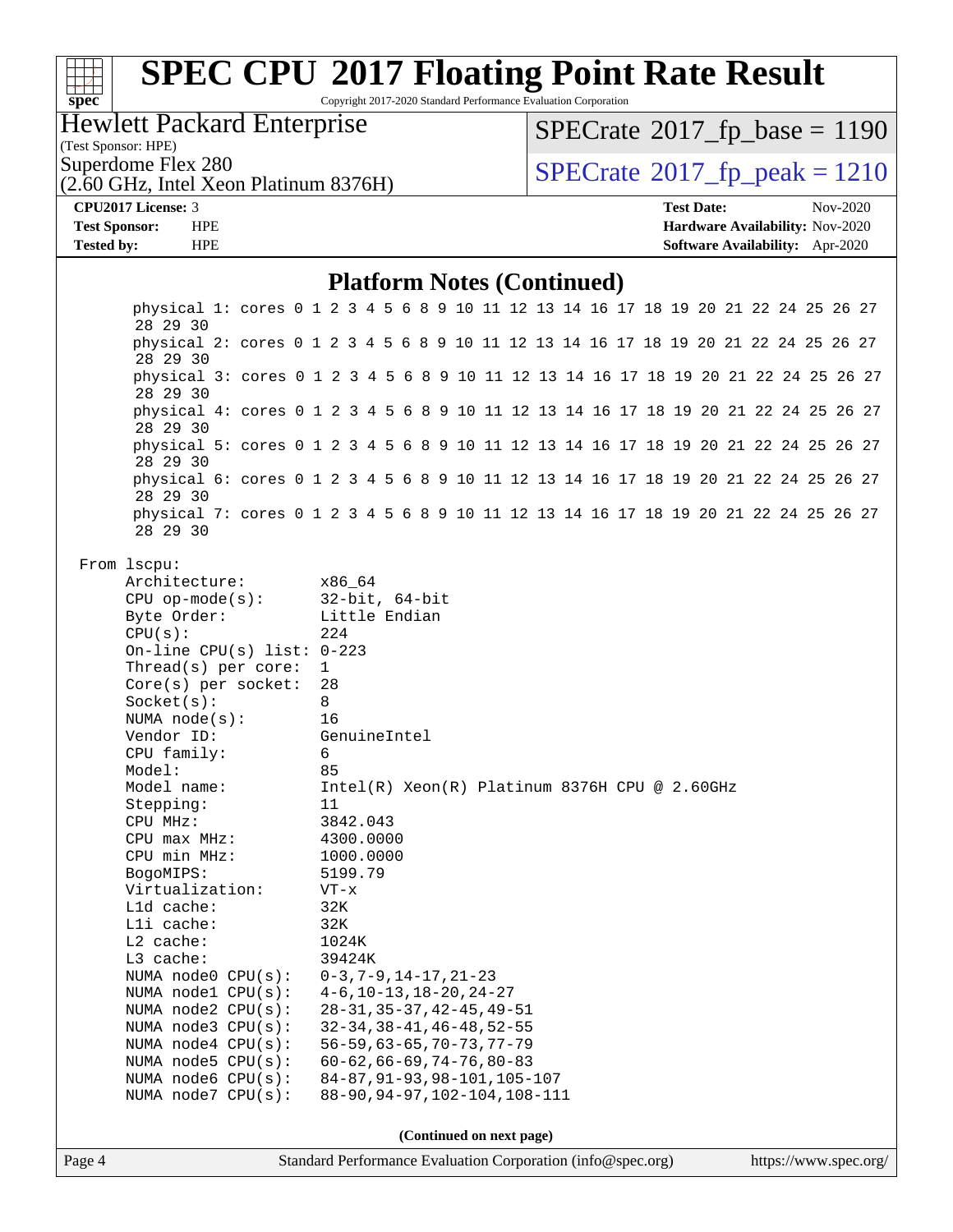

 NUMA node12 CPU(s): 168-171,175-177,182-185,189-191 NUMA node13 CPU(s): 172-174,178-181,186-188,192-195

 NUMA node14 CPU(s): 196-199,203-205,210-213,217-219 NUMA node15 CPU(s): 200-202,206-209,214-216,220-223 Flags: fpu vme de pse tsc msr pae mce cx8 apic sep mtrr pge mca cmov pat pse36 clflush dts acpi mmx fxsr sse sse2 ss ht tm pbe syscall nx pdpe1gb rdtscp lm constant\_tsc art arch\_perfmon pebs bts rep\_good nopl xtopology nonstop\_tsc cpuid aperfmperf pni pclmulqdq dtes64 monitor ds\_cpl vmx smx est tm2 ssse3 sdbg fma cx16 xtpr pdcm pcid dca sse4\_1 sse4\_2 x2apic movbe popcnt tsc\_deadline\_timer aes xsave avx f16c rdrand lahf\_lm abm 3dnowprefetch cpuid\_fault epb cat\_l3 cdp\_l3 invpcid\_single intel\_ppin ssbd mba ibrs ibpb stibp ibrs\_enhanced tpr\_shadow vnmi flexpriority ept vpid fsgsbase tsc\_adjust bmi1 hle avx2 smep bmi2 erms invpcid rtm cqm mpx rdt\_a avx512f avx512dq rdseed adx smap clflushopt clwb intel\_pt avx512cd avx512bw avx512vl xsaveopt xsavec xgetbv1 xsaves cqm\_llc cqm\_occup\_llc cqm\_mbm\_total

cqm\_mbm\_local avx512\_bf16 dtherm ida arat pln pts pku ospke avx512\_vnni md\_clear

 /proc/cpuinfo cache data cache size : 39424 KB

flush\_l1d arch\_capabilities

 From numactl --hardware WARNING: a numactl 'node' might or might not correspond to a physical chip. available: 16 nodes (0-15) node 0 cpus: 0 1 2 3 7 8 9 14 15 16 17 21 22 23 node 0 size: 385509 MB node 0 free: 384802 MB node 1 cpus: 4 5 6 10 11 12 13 18 19 20 24 25 26 27 node 1 size: 387068 MB node 1 free: 386765 MB node 2 cpus: 28 29 30 31 35 36 37 42 43 44 45 49 50 51 node 2 size: 387068 MB node 2 free: 386933 MB node 3 cpus: 32 33 34 38 39 40 41 46 47 48 52 53 54 55 node 3 size: 387068 MB node 3 free: 386983 MB node 4 cpus: 56 57 58 59 63 64 65 70 71 72 73 77 78 79 node 4 size: 387068 MB node 4 free: 386704 MB node 5 cpus: 60 61 62 66 67 68 69 74 75 76 80 81 82 83 node 5 size: 387068 MB node 5 free: 386955 MB node 6 cpus: 84 85 86 87 91 92 93 98 99 100 101 105 106 107 node 6 size: 387068 MB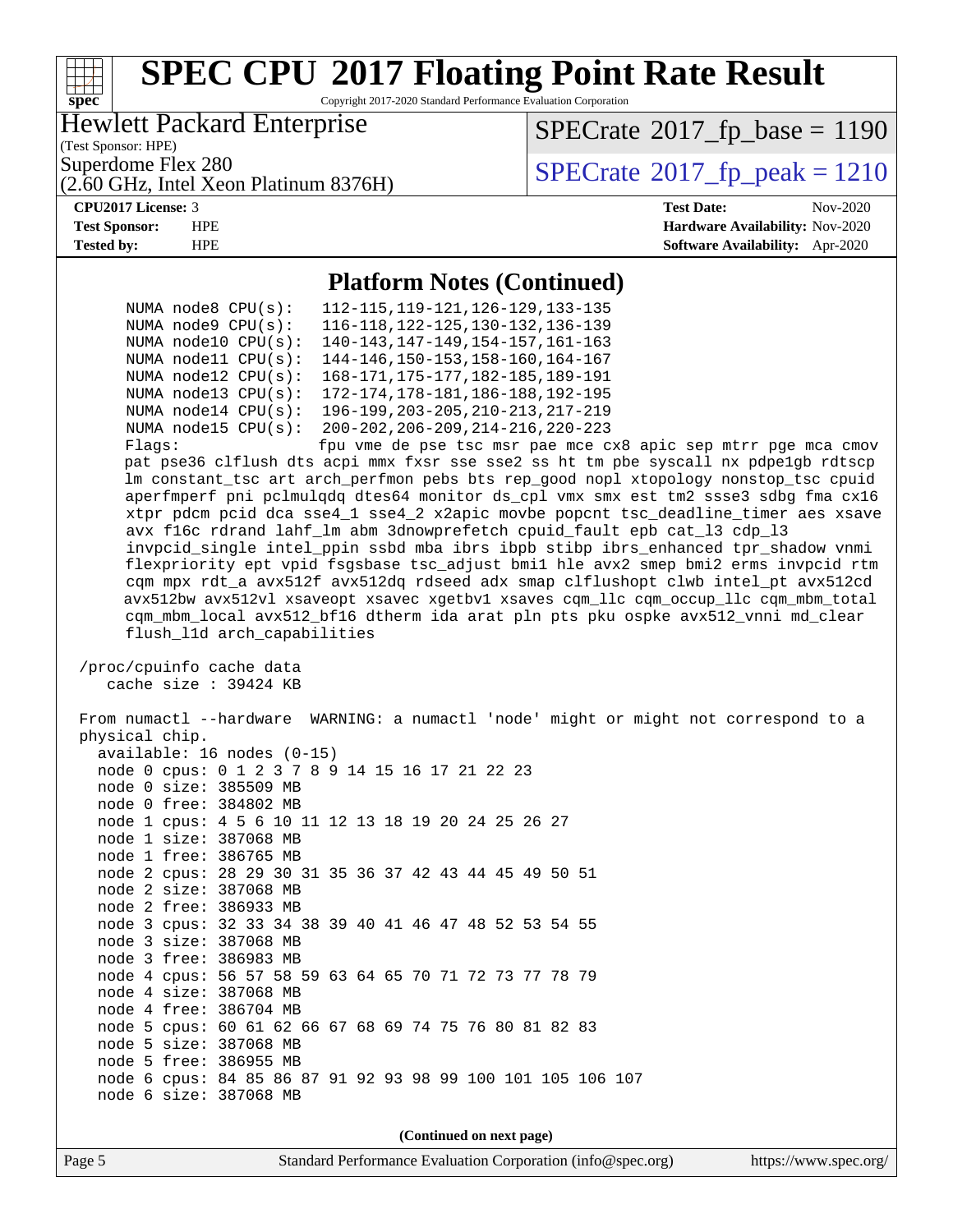

Copyright 2017-2020 Standard Performance Evaluation Corporation

## Hewlett Packard Enterprise

(Test Sponsor: HPE)

 $SPECrate@2017_fp\_base = 1190$  $SPECrate@2017_fp\_base = 1190$ 

(2.60 GHz, Intel Xeon Platinum 8376H)

Superdome Flex 280<br>  $\overline{O}$  60 GHz, Intel Xeon Platinum 8376H)<br>  $SPECTate$ <sup>®</sup>[2017\\_fp\\_peak = 1](http://www.spec.org/auto/cpu2017/Docs/result-fields.html#SPECrate2017fppeak)210

**[CPU2017 License:](http://www.spec.org/auto/cpu2017/Docs/result-fields.html#CPU2017License)** 3 **[Test Date:](http://www.spec.org/auto/cpu2017/Docs/result-fields.html#TestDate)** Nov-2020 **[Test Sponsor:](http://www.spec.org/auto/cpu2017/Docs/result-fields.html#TestSponsor)** HPE **[Hardware Availability:](http://www.spec.org/auto/cpu2017/Docs/result-fields.html#HardwareAvailability)** Nov-2020 **[Tested by:](http://www.spec.org/auto/cpu2017/Docs/result-fields.html#Testedby)** HPE **[Software Availability:](http://www.spec.org/auto/cpu2017/Docs/result-fields.html#SoftwareAvailability)** Apr-2020

### **[Platform Notes \(Continued\)](http://www.spec.org/auto/cpu2017/Docs/result-fields.html#PlatformNotes)**

|      |             | node 6 free: 386976 MB                                                |    |    |    |    |    |    |    |    |    |    |    |    |    |    |
|------|-------------|-----------------------------------------------------------------------|----|----|----|----|----|----|----|----|----|----|----|----|----|----|
|      |             | node 7 cpus: 88 89 90 94 95 96 97 102 103 104 108 109 110 111         |    |    |    |    |    |    |    |    |    |    |    |    |    |    |
|      |             | node 7 size: 387068 MB                                                |    |    |    |    |    |    |    |    |    |    |    |    |    |    |
|      |             | node 7 free: 386984 MB                                                |    |    |    |    |    |    |    |    |    |    |    |    |    |    |
|      |             | node 8 cpus: 112 113 114 115 119 120 121 126 127 128 129 133 134 135  |    |    |    |    |    |    |    |    |    |    |    |    |    |    |
|      |             | node 8 size: 387068 MB                                                |    |    |    |    |    |    |    |    |    |    |    |    |    |    |
|      |             | node 8 free: 386966 MB                                                |    |    |    |    |    |    |    |    |    |    |    |    |    |    |
|      |             | node 9 cpus: 116 117 118 122 123 124 125 130 131 132 136 137 138 139  |    |    |    |    |    |    |    |    |    |    |    |    |    |    |
|      |             | node 9 size: 387068 MB                                                |    |    |    |    |    |    |    |    |    |    |    |    |    |    |
|      |             | node 9 free: 386982 MB                                                |    |    |    |    |    |    |    |    |    |    |    |    |    |    |
|      |             | node 10 cpus: 140 141 142 143 147 148 149 154 155 156 157 161 162 163 |    |    |    |    |    |    |    |    |    |    |    |    |    |    |
|      |             | node 10 size: 387040 MB                                               |    |    |    |    |    |    |    |    |    |    |    |    |    |    |
|      |             | node 10 free: 386954 MB                                               |    |    |    |    |    |    |    |    |    |    |    |    |    |    |
|      |             | node 11 cpus: 144 145 146 150 151 152 153 158 159 160 164 165 166 167 |    |    |    |    |    |    |    |    |    |    |    |    |    |    |
|      |             | node 11 size: 387068 MB                                               |    |    |    |    |    |    |    |    |    |    |    |    |    |    |
|      |             | node 11 free: 386976 MB                                               |    |    |    |    |    |    |    |    |    |    |    |    |    |    |
|      |             | node 12 cpus: 168 169 170 171 175 176 177 182 183 184 185 189 190 191 |    |    |    |    |    |    |    |    |    |    |    |    |    |    |
|      |             | node 12 size: 387068 MB                                               |    |    |    |    |    |    |    |    |    |    |    |    |    |    |
|      |             | node 12 free: 386944 MB                                               |    |    |    |    |    |    |    |    |    |    |    |    |    |    |
|      |             | node 13 cpus: 172 173 174 178 179 180 181 186 187 188 192 193 194 195 |    |    |    |    |    |    |    |    |    |    |    |    |    |    |
|      |             | node 13 size: 387068 MB                                               |    |    |    |    |    |    |    |    |    |    |    |    |    |    |
|      |             | node 13 free: 386947 MB                                               |    |    |    |    |    |    |    |    |    |    |    |    |    |    |
|      |             | node 14 cpus: 196 197 198 199 203 204 205 210 211 212 213 217 218 219 |    |    |    |    |    |    |    |    |    |    |    |    |    |    |
|      |             | node 14 size: 387068 MB                                               |    |    |    |    |    |    |    |    |    |    |    |    |    |    |
|      |             | node 14 free: 386979 MB                                               |    |    |    |    |    |    |    |    |    |    |    |    |    |    |
|      |             | node 15 cpus: 200 201 202 206 207 208 209 214 215 216 220 221 222 223 |    |    |    |    |    |    |    |    |    |    |    |    |    |    |
|      |             | node 15 size: 386036 MB                                               |    |    |    |    |    |    |    |    |    |    |    |    |    |    |
|      |             | node 15 free: 385943 MB                                               |    |    |    |    |    |    |    |    |    |    |    |    |    |    |
|      |             | node distances:                                                       |    |    |    |    |    |    |    |    |    |    |    |    |    |    |
| node | $\mathbf 0$ | $\mathbf{1}$                                                          | 2  | 3  | 4  | 5  | 6  | 7  | 8  | 9  | 10 | 11 | 12 | 13 | 14 | 15 |
| 0 :  | 10          | 13                                                                    | 16 | 16 | 16 | 16 | 24 | 24 | 16 | 16 | 16 | 16 | 16 | 16 | 16 | 16 |
| 1:   | 13          | $10$                                                                  | 16 | 16 | 16 | 16 | 24 | 24 | 16 | 16 | 16 | 16 | 16 | 16 | 16 | 16 |
| 2:   | 16          | 16                                                                    | 10 | 13 | 24 | 24 | 16 | 16 | 16 | 16 | 16 | 16 | 16 | 16 | 16 | 16 |
| 3:   | 16          | 16                                                                    | 13 | 10 | 24 | 24 | 16 | 16 | 16 | 16 | 16 | 16 | 16 | 16 | 16 | 16 |
| 4:   | 16          | 16                                                                    | 24 | 24 | 10 | 13 | 16 | 16 | 16 | 16 | 16 | 16 | 16 | 16 | 16 | 16 |
| 5:   | 16          | 16                                                                    | 24 | 24 | 13 | 10 | 16 | 16 | 16 | 16 | 16 | 16 | 16 | 16 | 16 | 16 |
| 6:   | 24          | 24                                                                    | 16 | 16 | 16 | 16 | 10 | 13 | 16 | 16 | 16 | 16 | 16 | 16 | 16 | 16 |
| 7:   | 24          | 24                                                                    | 16 | 16 | 16 | 16 | 13 | 10 | 16 | 16 | 16 | 16 | 16 | 16 | 16 | 16 |
| 8:   | 16          | 16                                                                    | 16 | 16 | 16 | 16 | 16 | 16 | 10 | 13 | 16 | 16 | 16 | 16 | 24 | 24 |
| 9:   | 16          | 16                                                                    | 16 | 16 | 16 | 16 | 16 | 16 | 13 | 10 | 16 | 16 | 16 | 16 | 24 | 24 |
| 10:  | 16          | 16                                                                    | 16 | 16 | 16 | 16 | 16 | 16 | 16 | 16 | 10 | 13 | 24 | 24 | 16 | 16 |
| 11:  | 16          | 16                                                                    | 16 | 16 | 16 | 16 | 16 | 16 | 16 | 16 | 13 | 10 | 24 | 24 | 16 | 16 |
| 12:  | 16          | 16                                                                    | 16 | 16 | 16 | 16 | 16 | 16 | 16 | 16 | 24 | 24 | 10 | 13 | 16 | 16 |
| 13:  | 16          | 16                                                                    | 16 | 16 | 16 | 16 | 16 | 16 | 16 | 16 | 24 | 24 | 13 | 10 | 16 | 16 |
| 14:  | 16          | 16                                                                    | 16 | 16 | 16 | 16 | 16 | 16 | 24 | 24 | 16 | 16 | 16 | 16 | 10 | 13 |
| 15:  | 16          | 16                                                                    | 16 | 16 | 16 | 16 | 16 | 16 | 24 | 24 | 16 | 16 | 16 | 16 | 13 | 10 |
|      |             |                                                                       |    |    |    |    |    |    |    |    |    |    |    |    |    |    |
|      |             |                                                                       |    |    |    |    |    |    |    |    |    |    |    |    |    |    |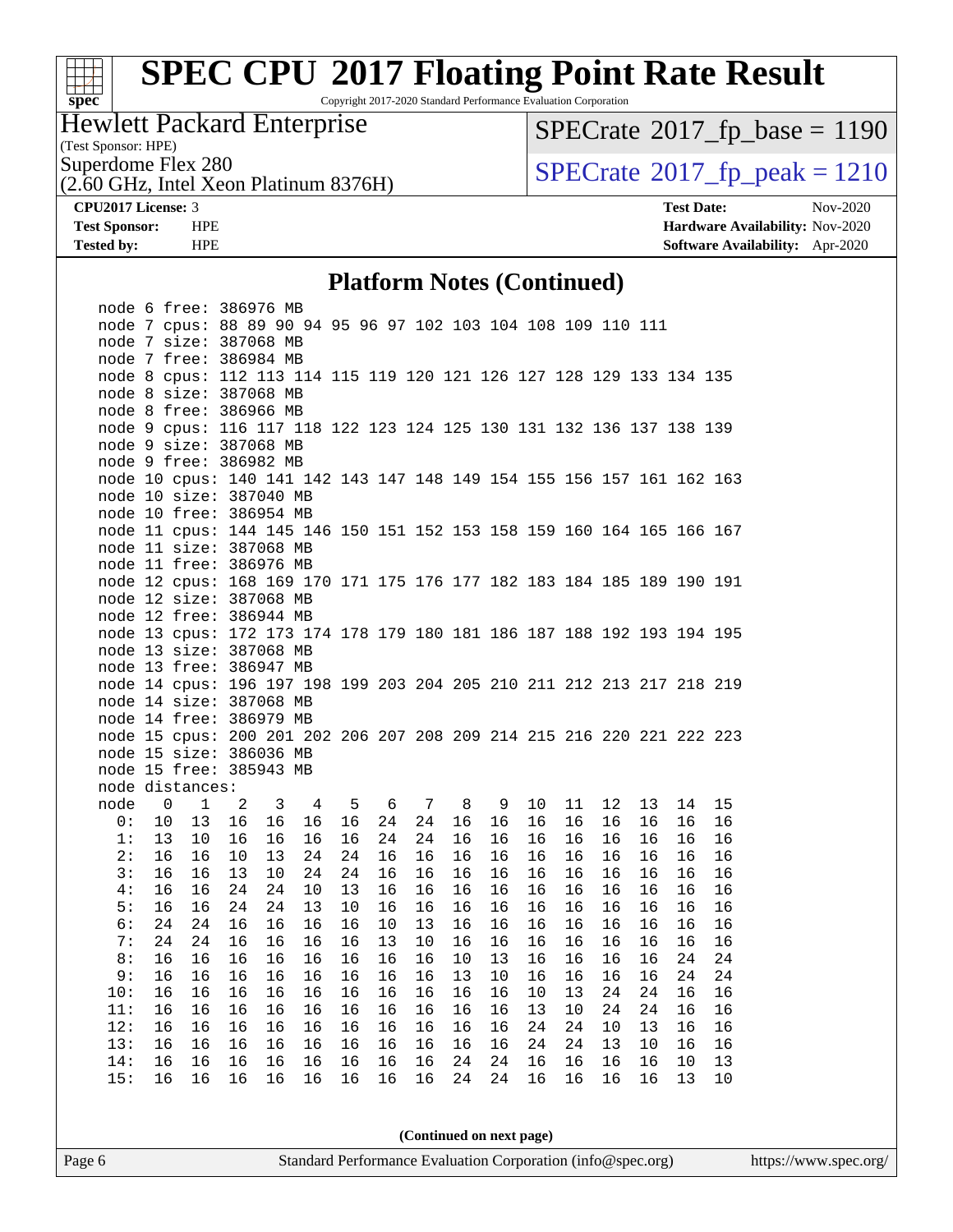#### **[SPEC CPU](http://www.spec.org/auto/cpu2017/Docs/result-fields.html#SPECCPU2017FloatingPointRateResult)[2017 Floating Point Rate Result](http://www.spec.org/auto/cpu2017/Docs/result-fields.html#SPECCPU2017FloatingPointRateResult)**  $+\ +$ **[spec](http://www.spec.org/)** Copyright 2017-2020 Standard Performance Evaluation Corporation Hewlett Packard Enterprise  $SPECrate@2017_fp\_base = 1190$  $SPECrate@2017_fp\_base = 1190$

(Test Sponsor: HPE)

(2.60 GHz, Intel Xeon Platinum 8376H)

 $SPECTate@2017_fp\_peak = 1210$ 

**[CPU2017 License:](http://www.spec.org/auto/cpu2017/Docs/result-fields.html#CPU2017License)** 3 **[Test Date:](http://www.spec.org/auto/cpu2017/Docs/result-fields.html#TestDate)** Nov-2020 **[Test Sponsor:](http://www.spec.org/auto/cpu2017/Docs/result-fields.html#TestSponsor)** HPE **[Hardware Availability:](http://www.spec.org/auto/cpu2017/Docs/result-fields.html#HardwareAvailability)** Nov-2020 **[Tested by:](http://www.spec.org/auto/cpu2017/Docs/result-fields.html#Testedby)** HPE **[Software Availability:](http://www.spec.org/auto/cpu2017/Docs/result-fields.html#SoftwareAvailability)** Apr-2020

### **[Platform Notes \(Continued\)](http://www.spec.org/auto/cpu2017/Docs/result-fields.html#PlatformNotes)**

| Page 7<br>Standard Performance Evaluation Corporation (info@spec.org)<br>https://www.spec.org/                                                                                                           |
|----------------------------------------------------------------------------------------------------------------------------------------------------------------------------------------------------------|
| (Continued on next page)                                                                                                                                                                                 |
| SPEC is set to: /home/cpu2017<br>Size Used Avail Use% Mounted on<br>Filesystem<br>Type<br>/dev/mapper/rhel-home xfs<br>392G<br>262G<br>130G 67% / home                                                   |
| run-level 3 Oct 31 17:11                                                                                                                                                                                 |
| RSB filling<br>Not affected<br>tsx_async_abort:                                                                                                                                                          |
| $CVE-2017-5753$ (Spectre variant 1):<br>Mitigation: usercopy/swapgs barriers and __user<br>pointer sanitization<br>Mitigation: Enhanced IBRS, IBPB: conditional,<br>$CVE-2017-5715$ (Spectre variant 2): |
| CVE-2018-3639 (Speculative Store Bypass): Mitigation: Speculative Store Bypass disabled<br>via prctl and seccomp                                                                                         |
| CVE-2017-5754 (Meltdown):<br>Not affected                                                                                                                                                                |
| Microarchitectural Data Sampling:<br>Not affected                                                                                                                                                        |
| Not affected<br>itlb_multihit:<br>CVE-2018-3620 (L1 Terminal Fault):<br>Not affected                                                                                                                     |
| Kernel self-reported vulnerability status:                                                                                                                                                               |
| uname $-a$ :<br>Linux ch-622.fchst.rdlabs.hpecorp.net 4.18.0-193.el8.x86_64 #1 SMP Fri Mar 27 14:35:58<br>UTC 2020 x86_64 x86_64 x86_64 GNU/Linux                                                        |
| system-release: Red Hat Enterprise Linux release 8.2 (Ootpa)<br>system-release-cpe: cpe:/o:redhat:enterprise_linux:8.2:ga                                                                                |
| ANSI_COLOR="0;31"<br>redhat-release: Red Hat Enterprise Linux release 8.2 (Ootpa)                                                                                                                        |
| PRETTY_NAME="Red Hat Enterprise Linux 8.2 (Ootpa)"                                                                                                                                                       |
| VERSION_ID="8.2"<br>PLATFORM_ID="platform:el8"                                                                                                                                                           |
| ID_LIKE="fedora"                                                                                                                                                                                         |
| VERSION="8.2 (Ootpa)"<br>$ID="rhe1"$                                                                                                                                                                     |
| os-release:<br>NAME="Red Hat Enterprise Linux"                                                                                                                                                           |
| From /etc/*release* /etc/*version*<br>hpe-foundation-release: HPE Foundation Software 2.4, Build<br>734.0820.200723T0100.a.rhel82hpe-200723T0100                                                         |
| Red Hat Enterprise Linux release 8.2 (Ootpa)                                                                                                                                                             |
| /usr/bin/lsb_release -d                                                                                                                                                                                  |
| Hugepagesize: 2048 kB                                                                                                                                                                                    |
| MemTotal:<br>6339047120 kB<br>HugePages_Total:<br>0                                                                                                                                                      |
| From /proc/meminfo                                                                                                                                                                                       |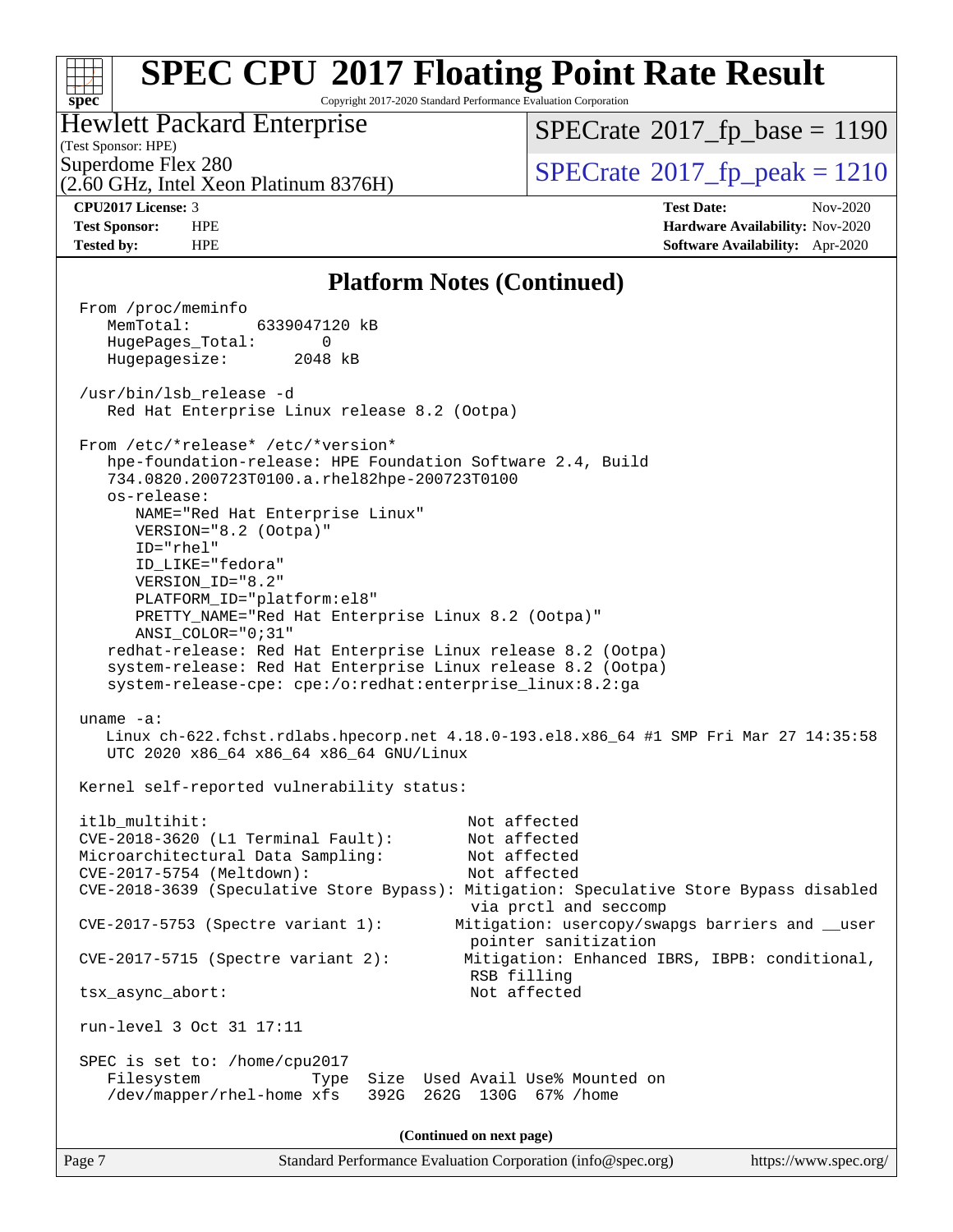### $\pm\pm\tau$ **[spec](http://www.spec.org/)**

## **[SPEC CPU](http://www.spec.org/auto/cpu2017/Docs/result-fields.html#SPECCPU2017FloatingPointRateResult)[2017 Floating Point Rate Result](http://www.spec.org/auto/cpu2017/Docs/result-fields.html#SPECCPU2017FloatingPointRateResult)**

Copyright 2017-2020 Standard Performance Evaluation Corporation

Hewlett Packard Enterprise

(2.60 GHz, Intel Xeon Platinum 8376H)

 $SPECTate@2017_fp\_base = 1190$ 

(Test Sponsor: HPE)

Superdome Flex 280<br> $(2.60 \text{ GHz})$  Intel Year Platinum 8376H)  $\text{SPECrate}^{\circ}2017$  $\text{SPECrate}^{\circ}2017$  $\text{SPECrate}^{\circ}2017$  [p\_peak = 1210

**[CPU2017 License:](http://www.spec.org/auto/cpu2017/Docs/result-fields.html#CPU2017License)** 3 **[Test Date:](http://www.spec.org/auto/cpu2017/Docs/result-fields.html#TestDate)** Nov-2020 **[Test Sponsor:](http://www.spec.org/auto/cpu2017/Docs/result-fields.html#TestSponsor)** HPE **[Hardware Availability:](http://www.spec.org/auto/cpu2017/Docs/result-fields.html#HardwareAvailability)** Nov-2020 **[Tested by:](http://www.spec.org/auto/cpu2017/Docs/result-fields.html#Testedby)** HPE **[Software Availability:](http://www.spec.org/auto/cpu2017/Docs/result-fields.html#SoftwareAvailability)** Apr-2020

### **[Platform Notes \(Continued\)](http://www.spec.org/auto/cpu2017/Docs/result-fields.html#PlatformNotes)**

 From /sys/devices/virtual/dmi/id BIOS: HPE Bundle:1.0.142 SFW:008.000.189.000.2010080501 10/08/2020 Vendor: HPE Product: Superdome Flex 280 Product Family: 1590PID02020001 Serial: 5UF0090539

 Additional information from dmidecode follows. WARNING: Use caution when you interpret this section. The 'dmidecode' program reads system data which is "intended to allow hardware to be accurately determined", but the intent may not be met, as there are frequent changes to hardware, firmware, and the "DMTF SMBIOS" standard. Memory:

 48x Hynix HMABAGL7ABR4N-XN 128 GB 4 rank 3200 48x NO DIMM NO DIMM

(End of data from sysinfo program)

| <b>Compiler Version Notes</b>                                                                                                                                                                                                                                                                                                                               |  |  |  |  |  |  |
|-------------------------------------------------------------------------------------------------------------------------------------------------------------------------------------------------------------------------------------------------------------------------------------------------------------------------------------------------------------|--|--|--|--|--|--|
| 519.1bm r(base, peak) 538.imagick r(base, peak)<br>C<br>544.nab_r(base, peak)                                                                                                                                                                                                                                                                               |  |  |  |  |  |  |
| Intel(R) C Compiler for applications running on Intel(R) $64$ , Version 2021.1<br>NextGen Build 20200304<br>Copyright (C) 1985-2020 Intel Corporation. All rights reserved.                                                                                                                                                                                 |  |  |  |  |  |  |
| -------------------------<br>  508. namd $r(base, peak)$ 510. parest $r(base, peak)$<br>$C++$                                                                                                                                                                                                                                                               |  |  |  |  |  |  |
| Intel(R) $C++$ Compiler for applications running on Intel(R) 64, Version 2021.1<br>NextGen Build 20200304<br>Copyright (C) 1985-2020 Intel Corporation. All rights reserved.                                                                                                                                                                                |  |  |  |  |  |  |
| $C++$ , C $\qquad \qquad$ 511. povray_r(base) 526. blender_r(base, peak)                                                                                                                                                                                                                                                                                    |  |  |  |  |  |  |
| Intel(R) $C++$ Compiler for applications running on Intel(R) 64, Version 2021.1<br>NextGen Build 20200304<br>Copyright (C) 1985-2020 Intel Corporation. All rights reserved.<br>Intel(R) C Compiler for applications running on Intel(R) $64$ , Version 2021.1<br>NextGen Build 20200304<br>Copyright (C) 1985-2020 Intel Corporation. All rights reserved. |  |  |  |  |  |  |
| (Continued on next page)                                                                                                                                                                                                                                                                                                                                    |  |  |  |  |  |  |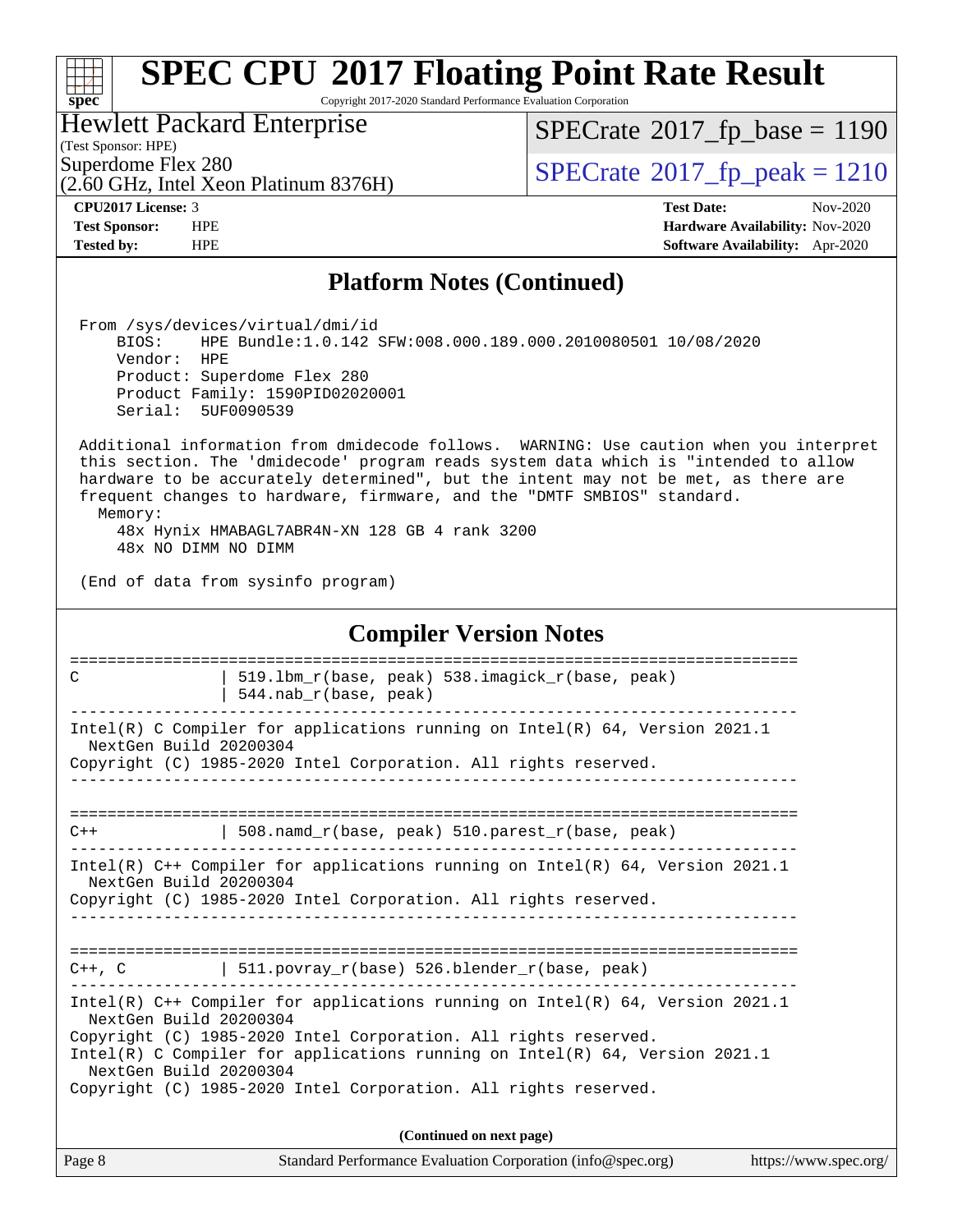### Page 9 Standard Performance Evaluation Corporation [\(info@spec.org\)](mailto:info@spec.org) <https://www.spec.org/> **[spec](http://www.spec.org/) [SPEC CPU](http://www.spec.org/auto/cpu2017/Docs/result-fields.html#SPECCPU2017FloatingPointRateResult)[2017 Floating Point Rate Result](http://www.spec.org/auto/cpu2017/Docs/result-fields.html#SPECCPU2017FloatingPointRateResult)** Copyright 2017-2020 Standard Performance Evaluation Corporation (Test Sponsor: HPE) Hewlett Packard Enterprise (2.60 GHz, Intel Xeon Platinum 8376H) Superdome Flex 280<br>  $SPECTA = 1210$ <br>  $SPECTA = 2017$  fp\_peak = 1210  $SPECTate@2017_fp\_base = 1190$ **[CPU2017 License:](http://www.spec.org/auto/cpu2017/Docs/result-fields.html#CPU2017License)** 3 **[Test Date:](http://www.spec.org/auto/cpu2017/Docs/result-fields.html#TestDate)** Nov-2020 **[Test Sponsor:](http://www.spec.org/auto/cpu2017/Docs/result-fields.html#TestSponsor)** HPE **[Hardware Availability:](http://www.spec.org/auto/cpu2017/Docs/result-fields.html#HardwareAvailability)** Nov-2020 **[Tested by:](http://www.spec.org/auto/cpu2017/Docs/result-fields.html#Testedby)** HPE **[Software Availability:](http://www.spec.org/auto/cpu2017/Docs/result-fields.html#SoftwareAvailability)** Apr-2020 **[Compiler Version Notes \(Continued\)](http://www.spec.org/auto/cpu2017/Docs/result-fields.html#CompilerVersionNotes)** ------------------------------------------------------------------------------ ==============================================================================  $C++$ ,  $C$  | 511.povray\_r(peak) ------------------------------------------------------------------------------ Intel(R) C++ Intel(R) 64 Compiler for applications running on Intel(R)  $64$ , Version 19.1.1.217 Build 20200306 Copyright (C) 1985-2020 Intel Corporation. All rights reserved. Intel(R) C Intel(R) 64 Compiler for applications running on Intel(R)  $64$ , Version 19.1.1.217 Build 20200306 Copyright (C) 1985-2020 Intel Corporation. All rights reserved. ------------------------------------------------------------------------------ ==============================================================================  $C++$ ,  $C$  | 511.povray\_r(base) 526.blender\_r(base, peak) ------------------------------------------------------------------------------ Intel(R) C++ Compiler for applications running on Intel(R) 64, Version 2021.1 NextGen Build 20200304 Copyright (C) 1985-2020 Intel Corporation. All rights reserved. Intel(R) C Compiler for applications running on Intel(R) 64, Version 2021.1 NextGen Build 20200304 Copyright (C) 1985-2020 Intel Corporation. All rights reserved. ------------------------------------------------------------------------------ ==============================================================================  $C_{++}$ ,  $C$  | 511.povray\_r(peak) ------------------------------------------------------------------------------ Intel(R) C++ Intel(R) 64 Compiler for applications running on Intel(R) 64, Version 19.1.1.217 Build 20200306 Copyright (C) 1985-2020 Intel Corporation. All rights reserved. Intel(R) C Intel(R) 64 Compiler for applications running on Intel(R)  $64$ , Version 19.1.1.217 Build 20200306 Copyright (C) 1985-2020 Intel Corporation. All rights reserved. ------------------------------------------------------------------------------ ============================================================================== C++, C, Fortran | 507.cactuBSSN\_r(base, peak) ------------------------------------------------------------------------------ Intel(R) C++ Compiler for applications running on Intel(R) 64, Version 2021.1 NextGen Build 20200304 Copyright (C) 1985-2020 Intel Corporation. All rights reserved. Intel(R) C Compiler for applications running on Intel(R) 64, Version 2021.1 NextGen Build 20200304 Copyright (C) 1985-2020 Intel Corporation. All rights reserved. Intel(R) Fortran Intel(R) 64 Compiler for applications running on Intel(R) 64, Version 19.1.1.217 Build 20200306 Copyright (C) 1985-2020 Intel Corporation. All rights reserved. **(Continued on next page)**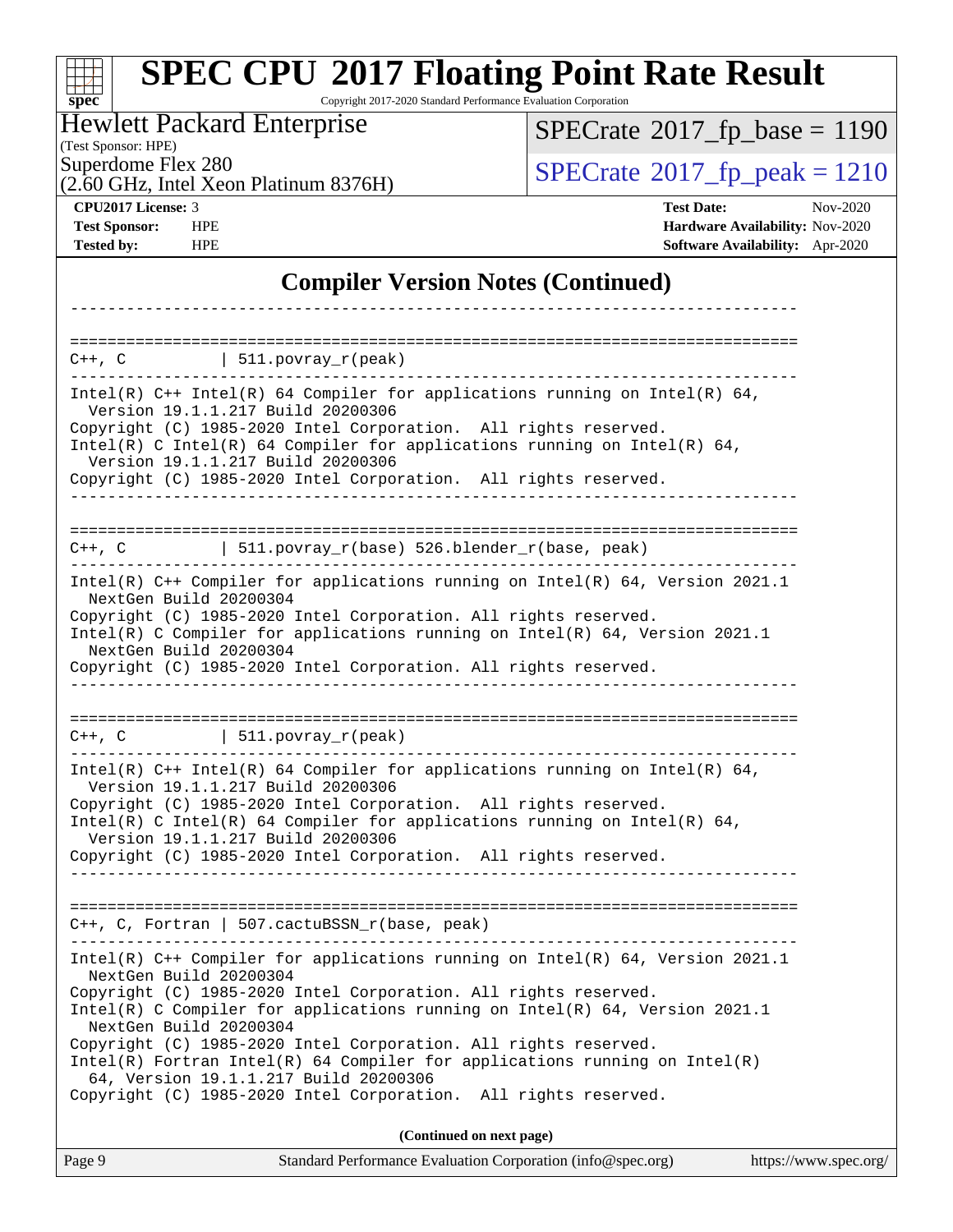| $spec^*$                                                        | <b>SPEC CPU®2017 Floating Point Rate Result</b><br>Copyright 2017-2020 Standard Performance Evaluation Corporation                                                                                                                                                                                                                                                           |                                        |                                                                                       |
|-----------------------------------------------------------------|------------------------------------------------------------------------------------------------------------------------------------------------------------------------------------------------------------------------------------------------------------------------------------------------------------------------------------------------------------------------------|----------------------------------------|---------------------------------------------------------------------------------------|
| (Test Sponsor: HPE)                                             | <b>Hewlett Packard Enterprise</b>                                                                                                                                                                                                                                                                                                                                            | $SPECrate^{\circ}2017$ _fp_base = 1190 |                                                                                       |
| Superdome Flex 280                                              | (2.60 GHz, Intel Xeon Platinum 8376H)                                                                                                                                                                                                                                                                                                                                        | $SPECrate^{\circ}2017_fp\_peak = 1210$ |                                                                                       |
| CPU2017 License: 3<br><b>Test Sponsor:</b><br><b>Tested by:</b> | <b>HPE</b><br><b>HPE</b>                                                                                                                                                                                                                                                                                                                                                     | <b>Test Date:</b>                      | Nov-2020<br>Hardware Availability: Nov-2020<br><b>Software Availability:</b> Apr-2020 |
|                                                                 | <b>Compiler Version Notes (Continued)</b>                                                                                                                                                                                                                                                                                                                                    |                                        |                                                                                       |
|                                                                 |                                                                                                                                                                                                                                                                                                                                                                              |                                        |                                                                                       |
| Fortran                                                         | 503.bwaves_r(base, peak) 549.fotonik3d_r(base, peak)<br>554.roms_r(base, peak)                                                                                                                                                                                                                                                                                               |                                        |                                                                                       |
|                                                                 | $Intel(R)$ Fortran Intel(R) 64 Compiler for applications running on Intel(R)<br>64, Version 19.1.1.217 Build 20200306<br>Copyright (C) 1985-2020 Intel Corporation. All rights reserved.                                                                                                                                                                                     |                                        |                                                                                       |
| Fortran, C                                                      | $\vert$ 521.wrf_r(base) 527.cam4_r(base, peak)                                                                                                                                                                                                                                                                                                                               | -------------------------------        |                                                                                       |
|                                                                 | $Intel(R)$ Fortran Intel(R) 64 Compiler for applications running on Intel(R)<br>64, Version 19.1.1.217 Build 20200306<br>Copyright (C) 1985-2020 Intel Corporation. All rights reserved.<br>Intel(R) C Compiler for applications running on Intel(R) 64, Version 2021.1<br>NextGen Build 20200304<br>Copyright (C) 1985-2020 Intel Corporation. All rights reserved.         |                                        |                                                                                       |
| Fortran, C                                                      | 521.wrf $r(\text{peak})$                                                                                                                                                                                                                                                                                                                                                     |                                        |                                                                                       |
|                                                                 | $Intel(R)$ Fortran Intel(R) 64 Compiler for applications running on Intel(R)<br>64, Version 19.1.1.217 Build 20200306<br>Copyright (C) 1985-2020 Intel Corporation. All rights reserved.<br>Intel(R) C Intel(R) 64 Compiler for applications running on Intel(R) 64,<br>Version 19.1.1.217 Build 20200306<br>Copyright (C) 1985-2020 Intel Corporation. All rights reserved. |                                        |                                                                                       |
|                                                                 | Fortran, C $521.wrf_r(base) 527.cam4_r(base, peak)$                                                                                                                                                                                                                                                                                                                          |                                        |                                                                                       |
|                                                                 | $Intel(R)$ Fortran Intel(R) 64 Compiler for applications running on Intel(R)<br>64, Version 19.1.1.217 Build 20200306<br>Copyright (C) 1985-2020 Intel Corporation. All rights reserved.<br>Intel(R) C Compiler for applications running on $Intel(R) 64$ , Version 2021.1<br>NextGen Build 20200304<br>Copyright (C) 1985-2020 Intel Corporation. All rights reserved.      |                                        |                                                                                       |
|                                                                 | Fortran, $C$   521.wrf_r(peak)                                                                                                                                                                                                                                                                                                                                               |                                        |                                                                                       |
|                                                                 | (Continued on next page)                                                                                                                                                                                                                                                                                                                                                     |                                        |                                                                                       |
| Page 10                                                         | Standard Performance Evaluation Corporation (info@spec.org)                                                                                                                                                                                                                                                                                                                  |                                        | https://www.spec.org/                                                                 |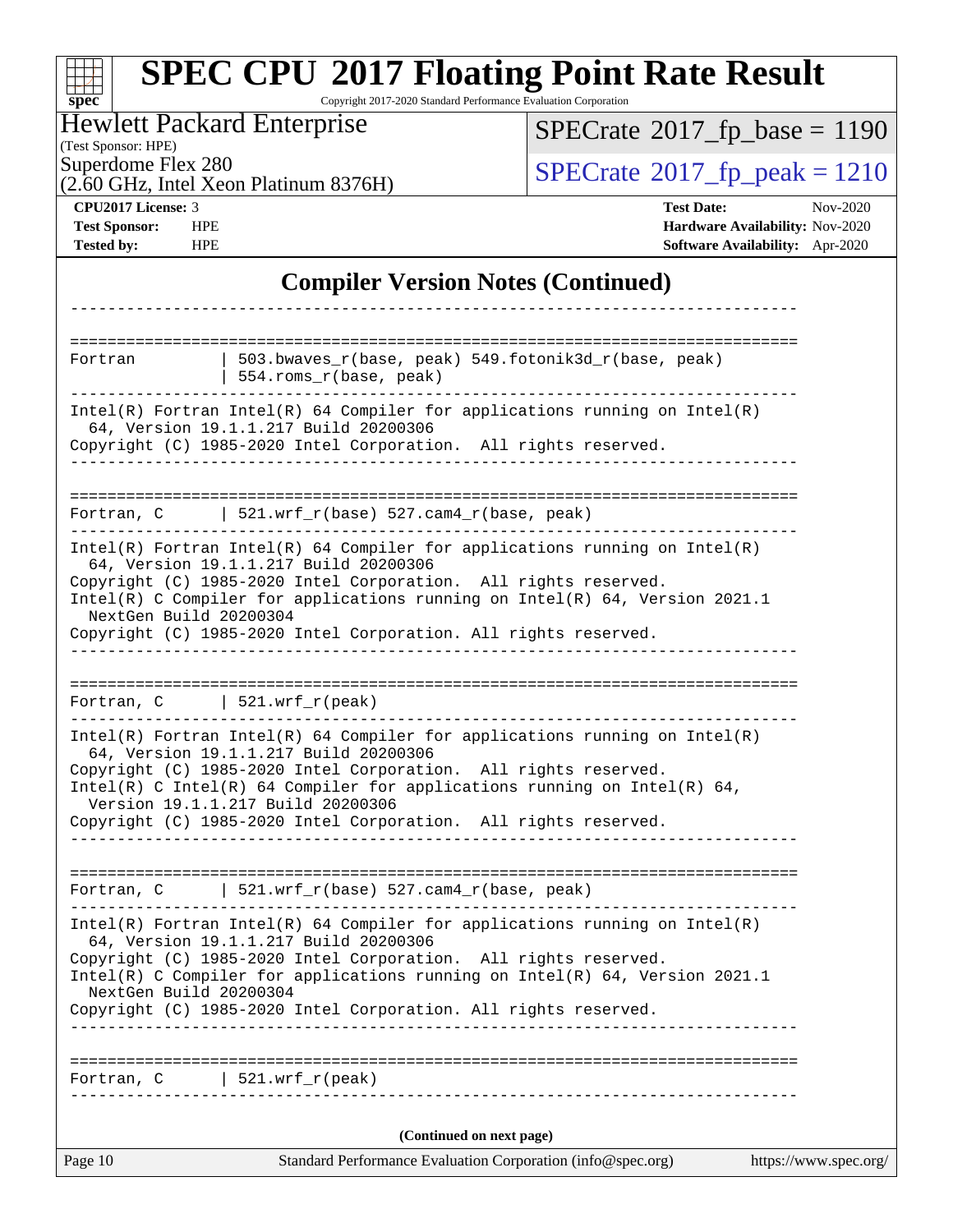

Copyright 2017-2020 Standard Performance Evaluation Corporation

## Hewlett Packard Enterprise

(Test Sponsor: HPE)

 $SPECTate@2017_fp\_base = 1190$ 

Superdome Flex 280<br>  $SPECTA = 1210$ <br>  $SPECTA = 2017$  fp\_peak = 1210

## (2.60 GHz, Intel Xeon Platinum 8376H)

**[CPU2017 License:](http://www.spec.org/auto/cpu2017/Docs/result-fields.html#CPU2017License)** 3 **[Test Date:](http://www.spec.org/auto/cpu2017/Docs/result-fields.html#TestDate)** Nov-2020 **[Test Sponsor:](http://www.spec.org/auto/cpu2017/Docs/result-fields.html#TestSponsor)** HPE **[Hardware Availability:](http://www.spec.org/auto/cpu2017/Docs/result-fields.html#HardwareAvailability)** Nov-2020 **[Tested by:](http://www.spec.org/auto/cpu2017/Docs/result-fields.html#Testedby)** HPE **[Software Availability:](http://www.spec.org/auto/cpu2017/Docs/result-fields.html#SoftwareAvailability)** Apr-2020

### **[Compiler Version Notes \(Continued\)](http://www.spec.org/auto/cpu2017/Docs/result-fields.html#CompilerVersionNotes)**

Intel(R) Fortran Intel(R)  $64$  Compiler for applications running on Intel(R) 64, Version 19.1.1.217 Build 20200306 Copyright (C) 1985-2020 Intel Corporation. All rights reserved. Intel(R) C Intel(R) 64 Compiler for applications running on Intel(R) 64, Version 19.1.1.217 Build 20200306 Copyright (C) 1985-2020 Intel Corporation. All rights reserved. ------------------------------------------------------------------------------

## **[Base Compiler Invocation](http://www.spec.org/auto/cpu2017/Docs/result-fields.html#BaseCompilerInvocation)**

[C benchmarks](http://www.spec.org/auto/cpu2017/Docs/result-fields.html#Cbenchmarks):

[icc](http://www.spec.org/cpu2017/results/res2020q4/cpu2017-20201123-24431.flags.html#user_CCbase_intel_icc_66fc1ee009f7361af1fbd72ca7dcefbb700085f36577c54f309893dd4ec40d12360134090235512931783d35fd58c0460139e722d5067c5574d8eaf2b3e37e92)

[C++ benchmarks:](http://www.spec.org/auto/cpu2017/Docs/result-fields.html#CXXbenchmarks) [icpc](http://www.spec.org/cpu2017/results/res2020q4/cpu2017-20201123-24431.flags.html#user_CXXbase_intel_icpc_c510b6838c7f56d33e37e94d029a35b4a7bccf4766a728ee175e80a419847e808290a9b78be685c44ab727ea267ec2f070ec5dc83b407c0218cded6866a35d07)

[Fortran benchmarks](http://www.spec.org/auto/cpu2017/Docs/result-fields.html#Fortranbenchmarks): [ifort](http://www.spec.org/cpu2017/results/res2020q4/cpu2017-20201123-24431.flags.html#user_FCbase_intel_ifort_8111460550e3ca792625aed983ce982f94888b8b503583aa7ba2b8303487b4d8a21a13e7191a45c5fd58ff318f48f9492884d4413fa793fd88dd292cad7027ca)

[Benchmarks using both Fortran and C](http://www.spec.org/auto/cpu2017/Docs/result-fields.html#BenchmarksusingbothFortranandC): [ifort](http://www.spec.org/cpu2017/results/res2020q4/cpu2017-20201123-24431.flags.html#user_CC_FCbase_intel_ifort_8111460550e3ca792625aed983ce982f94888b8b503583aa7ba2b8303487b4d8a21a13e7191a45c5fd58ff318f48f9492884d4413fa793fd88dd292cad7027ca) [icc](http://www.spec.org/cpu2017/results/res2020q4/cpu2017-20201123-24431.flags.html#user_CC_FCbase_intel_icc_66fc1ee009f7361af1fbd72ca7dcefbb700085f36577c54f309893dd4ec40d12360134090235512931783d35fd58c0460139e722d5067c5574d8eaf2b3e37e92)

[Benchmarks using both C and C++](http://www.spec.org/auto/cpu2017/Docs/result-fields.html#BenchmarksusingbothCandCXX): [icpc](http://www.spec.org/cpu2017/results/res2020q4/cpu2017-20201123-24431.flags.html#user_CC_CXXbase_intel_icpc_c510b6838c7f56d33e37e94d029a35b4a7bccf4766a728ee175e80a419847e808290a9b78be685c44ab727ea267ec2f070ec5dc83b407c0218cded6866a35d07) [icc](http://www.spec.org/cpu2017/results/res2020q4/cpu2017-20201123-24431.flags.html#user_CC_CXXbase_intel_icc_66fc1ee009f7361af1fbd72ca7dcefbb700085f36577c54f309893dd4ec40d12360134090235512931783d35fd58c0460139e722d5067c5574d8eaf2b3e37e92)

[Benchmarks using Fortran, C, and C++:](http://www.spec.org/auto/cpu2017/Docs/result-fields.html#BenchmarksusingFortranCandCXX) [icpc](http://www.spec.org/cpu2017/results/res2020q4/cpu2017-20201123-24431.flags.html#user_CC_CXX_FCbase_intel_icpc_c510b6838c7f56d33e37e94d029a35b4a7bccf4766a728ee175e80a419847e808290a9b78be685c44ab727ea267ec2f070ec5dc83b407c0218cded6866a35d07) [icc](http://www.spec.org/cpu2017/results/res2020q4/cpu2017-20201123-24431.flags.html#user_CC_CXX_FCbase_intel_icc_66fc1ee009f7361af1fbd72ca7dcefbb700085f36577c54f309893dd4ec40d12360134090235512931783d35fd58c0460139e722d5067c5574d8eaf2b3e37e92) [ifort](http://www.spec.org/cpu2017/results/res2020q4/cpu2017-20201123-24431.flags.html#user_CC_CXX_FCbase_intel_ifort_8111460550e3ca792625aed983ce982f94888b8b503583aa7ba2b8303487b4d8a21a13e7191a45c5fd58ff318f48f9492884d4413fa793fd88dd292cad7027ca)

## **[Base Portability Flags](http://www.spec.org/auto/cpu2017/Docs/result-fields.html#BasePortabilityFlags)**

 503.bwaves\_r: [-DSPEC\\_LP64](http://www.spec.org/cpu2017/results/res2020q4/cpu2017-20201123-24431.flags.html#suite_basePORTABILITY503_bwaves_r_DSPEC_LP64) 507.cactuBSSN\_r: [-DSPEC\\_LP64](http://www.spec.org/cpu2017/results/res2020q4/cpu2017-20201123-24431.flags.html#suite_basePORTABILITY507_cactuBSSN_r_DSPEC_LP64) 508.namd\_r: [-DSPEC\\_LP64](http://www.spec.org/cpu2017/results/res2020q4/cpu2017-20201123-24431.flags.html#suite_basePORTABILITY508_namd_r_DSPEC_LP64) 510.parest\_r: [-DSPEC\\_LP64](http://www.spec.org/cpu2017/results/res2020q4/cpu2017-20201123-24431.flags.html#suite_basePORTABILITY510_parest_r_DSPEC_LP64) 511.povray\_r: [-DSPEC\\_LP64](http://www.spec.org/cpu2017/results/res2020q4/cpu2017-20201123-24431.flags.html#suite_basePORTABILITY511_povray_r_DSPEC_LP64) 519.lbm\_r: [-DSPEC\\_LP64](http://www.spec.org/cpu2017/results/res2020q4/cpu2017-20201123-24431.flags.html#suite_basePORTABILITY519_lbm_r_DSPEC_LP64) 521.wrf\_r: [-DSPEC\\_LP64](http://www.spec.org/cpu2017/results/res2020q4/cpu2017-20201123-24431.flags.html#suite_basePORTABILITY521_wrf_r_DSPEC_LP64) [-DSPEC\\_CASE\\_FLAG](http://www.spec.org/cpu2017/results/res2020q4/cpu2017-20201123-24431.flags.html#b521.wrf_r_baseCPORTABILITY_DSPEC_CASE_FLAG) [-convert big\\_endian](http://www.spec.org/cpu2017/results/res2020q4/cpu2017-20201123-24431.flags.html#user_baseFPORTABILITY521_wrf_r_convert_big_endian_c3194028bc08c63ac5d04de18c48ce6d347e4e562e8892b8bdbdc0214820426deb8554edfa529a3fb25a586e65a3d812c835984020483e7e73212c4d31a38223) 526.blender\_r: [-DSPEC\\_LP64](http://www.spec.org/cpu2017/results/res2020q4/cpu2017-20201123-24431.flags.html#suite_basePORTABILITY526_blender_r_DSPEC_LP64) [-DSPEC\\_LINUX](http://www.spec.org/cpu2017/results/res2020q4/cpu2017-20201123-24431.flags.html#b526.blender_r_baseCPORTABILITY_DSPEC_LINUX) [-funsigned-char](http://www.spec.org/cpu2017/results/res2020q4/cpu2017-20201123-24431.flags.html#user_baseCPORTABILITY526_blender_r_force_uchar_40c60f00ab013830e2dd6774aeded3ff59883ba5a1fc5fc14077f794d777847726e2a5858cbc7672e36e1b067e7e5c1d9a74f7176df07886a243d7cc18edfe67) 527.cam4\_r: [-DSPEC\\_LP64](http://www.spec.org/cpu2017/results/res2020q4/cpu2017-20201123-24431.flags.html#suite_basePORTABILITY527_cam4_r_DSPEC_LP64) [-DSPEC\\_CASE\\_FLAG](http://www.spec.org/cpu2017/results/res2020q4/cpu2017-20201123-24431.flags.html#b527.cam4_r_baseCPORTABILITY_DSPEC_CASE_FLAG) 538.imagick\_r: [-DSPEC\\_LP64](http://www.spec.org/cpu2017/results/res2020q4/cpu2017-20201123-24431.flags.html#suite_basePORTABILITY538_imagick_r_DSPEC_LP64) 544.nab\_r: [-DSPEC\\_LP64](http://www.spec.org/cpu2017/results/res2020q4/cpu2017-20201123-24431.flags.html#suite_basePORTABILITY544_nab_r_DSPEC_LP64) 549.fotonik3d\_r: [-DSPEC\\_LP64](http://www.spec.org/cpu2017/results/res2020q4/cpu2017-20201123-24431.flags.html#suite_basePORTABILITY549_fotonik3d_r_DSPEC_LP64) 554.roms\_r: [-DSPEC\\_LP64](http://www.spec.org/cpu2017/results/res2020q4/cpu2017-20201123-24431.flags.html#suite_basePORTABILITY554_roms_r_DSPEC_LP64)

Page 11 Standard Performance Evaluation Corporation [\(info@spec.org\)](mailto:info@spec.org) <https://www.spec.org/>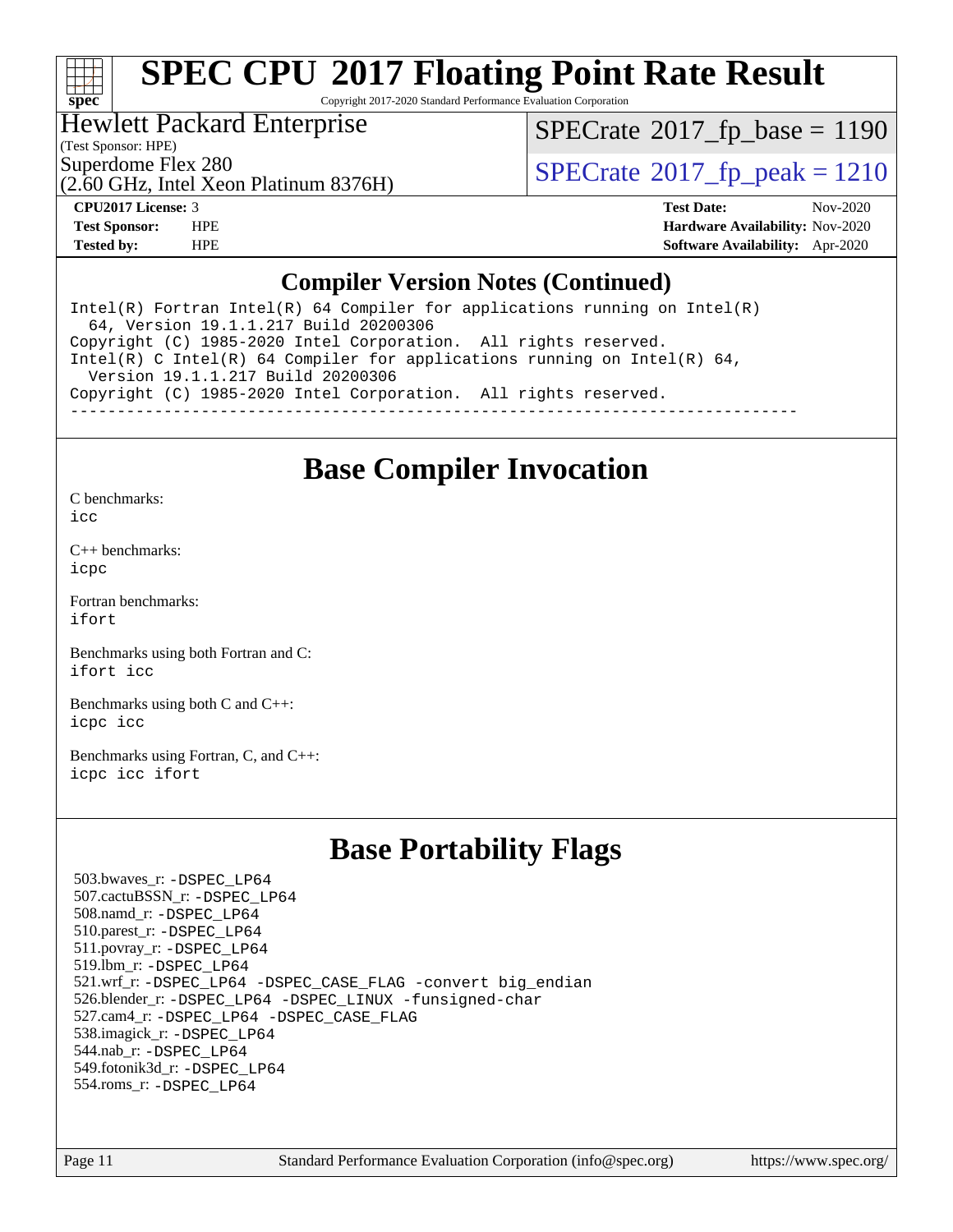# **[spec](http://www.spec.org/)**

## **[SPEC CPU](http://www.spec.org/auto/cpu2017/Docs/result-fields.html#SPECCPU2017FloatingPointRateResult)[2017 Floating Point Rate Result](http://www.spec.org/auto/cpu2017/Docs/result-fields.html#SPECCPU2017FloatingPointRateResult)**

Copyright 2017-2020 Standard Performance Evaluation Corporation

### Hewlett Packard Enterprise

(Test Sponsor: HPE)

[SPECrate](http://www.spec.org/auto/cpu2017/Docs/result-fields.html#SPECrate2017fpbase)<sup>®</sup>2017 fp base = 1190

(2.60 GHz, Intel Xeon Platinum 8376H)

Superdome Flex 280<br>  $SPECTA = 1210$ <br>  $SPECTA = 2017$  fp\_peak = 1210

**[CPU2017 License:](http://www.spec.org/auto/cpu2017/Docs/result-fields.html#CPU2017License)** 3 **[Test Date:](http://www.spec.org/auto/cpu2017/Docs/result-fields.html#TestDate)** Nov-2020 **[Test Sponsor:](http://www.spec.org/auto/cpu2017/Docs/result-fields.html#TestSponsor)** HPE **[Hardware Availability:](http://www.spec.org/auto/cpu2017/Docs/result-fields.html#HardwareAvailability)** Nov-2020 **[Tested by:](http://www.spec.org/auto/cpu2017/Docs/result-fields.html#Testedby)** HPE **[Software Availability:](http://www.spec.org/auto/cpu2017/Docs/result-fields.html#SoftwareAvailability)** Apr-2020

## **[Base Optimization Flags](http://www.spec.org/auto/cpu2017/Docs/result-fields.html#BaseOptimizationFlags)**

#### [C benchmarks:](http://www.spec.org/auto/cpu2017/Docs/result-fields.html#Cbenchmarks)

[-m64](http://www.spec.org/cpu2017/results/res2020q4/cpu2017-20201123-24431.flags.html#user_CCbase_m64-icc) [-qnextgen](http://www.spec.org/cpu2017/results/res2020q4/cpu2017-20201123-24431.flags.html#user_CCbase_f-qnextgen) [-std=c11](http://www.spec.org/cpu2017/results/res2020q4/cpu2017-20201123-24431.flags.html#user_CCbase_std-icc-std_0e1c27790398a4642dfca32ffe6c27b5796f9c2d2676156f2e42c9c44eaad0c049b1cdb667a270c34d979996257aeb8fc440bfb01818dbc9357bd9d174cb8524) [-Wl,-plugin-opt=-x86-branches-within-32B-boundaries](http://www.spec.org/cpu2017/results/res2020q4/cpu2017-20201123-24431.flags.html#user_CCbase_f-x86-branches-within-32B-boundaries_0098b4e4317ae60947b7b728078a624952a08ac37a3c797dfb4ffeb399e0c61a9dd0f2f44ce917e9361fb9076ccb15e7824594512dd315205382d84209e912f3) [-Wl,-z,muldefs](http://www.spec.org/cpu2017/results/res2020q4/cpu2017-20201123-24431.flags.html#user_CCbase_link_force_multiple1_b4cbdb97b34bdee9ceefcfe54f4c8ea74255f0b02a4b23e853cdb0e18eb4525ac79b5a88067c842dd0ee6996c24547a27a4b99331201badda8798ef8a743f577) [-fuse-ld=gold](http://www.spec.org/cpu2017/results/res2020q4/cpu2017-20201123-24431.flags.html#user_CCbase_f-fuse-ld_920b3586e2b8c6e0748b9c84fa9b744736ba725a32cab14ad8f3d4ad28eecb2f59d1144823d2e17006539a88734fe1fc08fc3035f7676166309105a78aaabc32) [-xCORE-AVX512](http://www.spec.org/cpu2017/results/res2020q4/cpu2017-20201123-24431.flags.html#user_CCbase_f-xCORE-AVX512) [-Ofast](http://www.spec.org/cpu2017/results/res2020q4/cpu2017-20201123-24431.flags.html#user_CCbase_f-Ofast) [-ffast-math](http://www.spec.org/cpu2017/results/res2020q4/cpu2017-20201123-24431.flags.html#user_CCbase_f-ffast-math) [-flto](http://www.spec.org/cpu2017/results/res2020q4/cpu2017-20201123-24431.flags.html#user_CCbase_f-flto) [-mfpmath=sse](http://www.spec.org/cpu2017/results/res2020q4/cpu2017-20201123-24431.flags.html#user_CCbase_f-mfpmath_70eb8fac26bde974f8ab713bc9086c5621c0b8d2f6c86f38af0bd7062540daf19db5f3a066d8c6684be05d84c9b6322eb3b5be6619d967835195b93d6c02afa1) [-funroll-loops](http://www.spec.org/cpu2017/results/res2020q4/cpu2017-20201123-24431.flags.html#user_CCbase_f-funroll-loops) [-qopt-mem-layout-trans=4](http://www.spec.org/cpu2017/results/res2020q4/cpu2017-20201123-24431.flags.html#user_CCbase_f-qopt-mem-layout-trans_fa39e755916c150a61361b7846f310bcdf6f04e385ef281cadf3647acec3f0ae266d1a1d22d972a7087a248fd4e6ca390a3634700869573d231a252c784941a8) [-L/usr/local/jemalloc64-5.0.1/lib](http://www.spec.org/cpu2017/results/res2020q4/cpu2017-20201123-24431.flags.html#user_CCbase_jemalloc_link_path64_1_cc289568b1a6c0fd3b62c91b824c27fcb5af5e8098e6ad028160d21144ef1b8aef3170d2acf0bee98a8da324cfe4f67d0a3d0c4cc4673d993d694dc2a0df248b) [-ljemalloc](http://www.spec.org/cpu2017/results/res2020q4/cpu2017-20201123-24431.flags.html#user_CCbase_jemalloc_link_lib_d1249b907c500fa1c0672f44f562e3d0f79738ae9e3c4a9c376d49f265a04b9c99b167ecedbf6711b3085be911c67ff61f150a17b3472be731631ba4d0471706) [C++ benchmarks:](http://www.spec.org/auto/cpu2017/Docs/result-fields.html#CXXbenchmarks) [-m64](http://www.spec.org/cpu2017/results/res2020q4/cpu2017-20201123-24431.flags.html#user_CXXbase_m64-icc) [-qnextgen](http://www.spec.org/cpu2017/results/res2020q4/cpu2017-20201123-24431.flags.html#user_CXXbase_f-qnextgen) [-Wl,-plugin-opt=-x86-branches-within-32B-boundaries](http://www.spec.org/cpu2017/results/res2020q4/cpu2017-20201123-24431.flags.html#user_CXXbase_f-x86-branches-within-32B-boundaries_0098b4e4317ae60947b7b728078a624952a08ac37a3c797dfb4ffeb399e0c61a9dd0f2f44ce917e9361fb9076ccb15e7824594512dd315205382d84209e912f3) [-Wl,-z,muldefs](http://www.spec.org/cpu2017/results/res2020q4/cpu2017-20201123-24431.flags.html#user_CXXbase_link_force_multiple1_b4cbdb97b34bdee9ceefcfe54f4c8ea74255f0b02a4b23e853cdb0e18eb4525ac79b5a88067c842dd0ee6996c24547a27a4b99331201badda8798ef8a743f577) [-fuse-ld=gold](http://www.spec.org/cpu2017/results/res2020q4/cpu2017-20201123-24431.flags.html#user_CXXbase_f-fuse-ld_920b3586e2b8c6e0748b9c84fa9b744736ba725a32cab14ad8f3d4ad28eecb2f59d1144823d2e17006539a88734fe1fc08fc3035f7676166309105a78aaabc32) [-xCORE-AVX512](http://www.spec.org/cpu2017/results/res2020q4/cpu2017-20201123-24431.flags.html#user_CXXbase_f-xCORE-AVX512) [-Ofast](http://www.spec.org/cpu2017/results/res2020q4/cpu2017-20201123-24431.flags.html#user_CXXbase_f-Ofast) [-ffast-math](http://www.spec.org/cpu2017/results/res2020q4/cpu2017-20201123-24431.flags.html#user_CXXbase_f-ffast-math) [-flto](http://www.spec.org/cpu2017/results/res2020q4/cpu2017-20201123-24431.flags.html#user_CXXbase_f-flto) [-mfpmath=sse](http://www.spec.org/cpu2017/results/res2020q4/cpu2017-20201123-24431.flags.html#user_CXXbase_f-mfpmath_70eb8fac26bde974f8ab713bc9086c5621c0b8d2f6c86f38af0bd7062540daf19db5f3a066d8c6684be05d84c9b6322eb3b5be6619d967835195b93d6c02afa1) [-funroll-loops](http://www.spec.org/cpu2017/results/res2020q4/cpu2017-20201123-24431.flags.html#user_CXXbase_f-funroll-loops) [-qopt-mem-layout-trans=4](http://www.spec.org/cpu2017/results/res2020q4/cpu2017-20201123-24431.flags.html#user_CXXbase_f-qopt-mem-layout-trans_fa39e755916c150a61361b7846f310bcdf6f04e385ef281cadf3647acec3f0ae266d1a1d22d972a7087a248fd4e6ca390a3634700869573d231a252c784941a8) [-L/usr/local/jemalloc64-5.0.1/lib](http://www.spec.org/cpu2017/results/res2020q4/cpu2017-20201123-24431.flags.html#user_CXXbase_jemalloc_link_path64_1_cc289568b1a6c0fd3b62c91b824c27fcb5af5e8098e6ad028160d21144ef1b8aef3170d2acf0bee98a8da324cfe4f67d0a3d0c4cc4673d993d694dc2a0df248b) [-ljemalloc](http://www.spec.org/cpu2017/results/res2020q4/cpu2017-20201123-24431.flags.html#user_CXXbase_jemalloc_link_lib_d1249b907c500fa1c0672f44f562e3d0f79738ae9e3c4a9c376d49f265a04b9c99b167ecedbf6711b3085be911c67ff61f150a17b3472be731631ba4d0471706) [Fortran benchmarks](http://www.spec.org/auto/cpu2017/Docs/result-fields.html#Fortranbenchmarks): [-m64](http://www.spec.org/cpu2017/results/res2020q4/cpu2017-20201123-24431.flags.html#user_FCbase_m64-icc) [-Wl,-plugin-opt=-x86-branches-within-32B-boundaries](http://www.spec.org/cpu2017/results/res2020q4/cpu2017-20201123-24431.flags.html#user_FCbase_f-x86-branches-within-32B-boundaries_0098b4e4317ae60947b7b728078a624952a08ac37a3c797dfb4ffeb399e0c61a9dd0f2f44ce917e9361fb9076ccb15e7824594512dd315205382d84209e912f3) [-Wl,-z,muldefs](http://www.spec.org/cpu2017/results/res2020q4/cpu2017-20201123-24431.flags.html#user_FCbase_link_force_multiple1_b4cbdb97b34bdee9ceefcfe54f4c8ea74255f0b02a4b23e853cdb0e18eb4525ac79b5a88067c842dd0ee6996c24547a27a4b99331201badda8798ef8a743f577) [-fuse-ld=gold](http://www.spec.org/cpu2017/results/res2020q4/cpu2017-20201123-24431.flags.html#user_FCbase_f-fuse-ld_920b3586e2b8c6e0748b9c84fa9b744736ba725a32cab14ad8f3d4ad28eecb2f59d1144823d2e17006539a88734fe1fc08fc3035f7676166309105a78aaabc32) [-xCORE-AVX512](http://www.spec.org/cpu2017/results/res2020q4/cpu2017-20201123-24431.flags.html#user_FCbase_f-xCORE-AVX512) [-O3](http://www.spec.org/cpu2017/results/res2020q4/cpu2017-20201123-24431.flags.html#user_FCbase_f-O3) [-ipo](http://www.spec.org/cpu2017/results/res2020q4/cpu2017-20201123-24431.flags.html#user_FCbase_f-ipo) [-no-prec-div](http://www.spec.org/cpu2017/results/res2020q4/cpu2017-20201123-24431.flags.html#user_FCbase_f-no-prec-div) [-qopt-prefetch](http://www.spec.org/cpu2017/results/res2020q4/cpu2017-20201123-24431.flags.html#user_FCbase_f-qopt-prefetch) [-ffinite-math-only](http://www.spec.org/cpu2017/results/res2020q4/cpu2017-20201123-24431.flags.html#user_FCbase_f_finite_math_only_cb91587bd2077682c4b38af759c288ed7c732db004271a9512da14a4f8007909a5f1427ecbf1a0fb78ff2a814402c6114ac565ca162485bbcae155b5e4258871) [-qopt-multiple-gather-scatter-by-shuffles](http://www.spec.org/cpu2017/results/res2020q4/cpu2017-20201123-24431.flags.html#user_FCbase_f-qopt-multiple-gather-scatter-by-shuffles) [-qopt-mem-layout-trans=4](http://www.spec.org/cpu2017/results/res2020q4/cpu2017-20201123-24431.flags.html#user_FCbase_f-qopt-mem-layout-trans_fa39e755916c150a61361b7846f310bcdf6f04e385ef281cadf3647acec3f0ae266d1a1d22d972a7087a248fd4e6ca390a3634700869573d231a252c784941a8) [-nostandard-realloc-lhs](http://www.spec.org/cpu2017/results/res2020q4/cpu2017-20201123-24431.flags.html#user_FCbase_f_2003_std_realloc_82b4557e90729c0f113870c07e44d33d6f5a304b4f63d4c15d2d0f1fab99f5daaed73bdb9275d9ae411527f28b936061aa8b9c8f2d63842963b95c9dd6426b8a) [-align array32byte](http://www.spec.org/cpu2017/results/res2020q4/cpu2017-20201123-24431.flags.html#user_FCbase_align_array32byte_b982fe038af199962ba9a80c053b8342c548c85b40b8e86eb3cc33dee0d7986a4af373ac2d51c3f7cf710a18d62fdce2948f201cd044323541f22fc0fffc51b6) [-auto](http://www.spec.org/cpu2017/results/res2020q4/cpu2017-20201123-24431.flags.html#user_FCbase_f-auto) [-mbranches-within-32B-boundaries](http://www.spec.org/cpu2017/results/res2020q4/cpu2017-20201123-24431.flags.html#user_FCbase_f-mbranches-within-32B-boundaries) [-L/usr/local/jemalloc64-5.0.1/lib](http://www.spec.org/cpu2017/results/res2020q4/cpu2017-20201123-24431.flags.html#user_FCbase_jemalloc_link_path64_1_cc289568b1a6c0fd3b62c91b824c27fcb5af5e8098e6ad028160d21144ef1b8aef3170d2acf0bee98a8da324cfe4f67d0a3d0c4cc4673d993d694dc2a0df248b) [-ljemalloc](http://www.spec.org/cpu2017/results/res2020q4/cpu2017-20201123-24431.flags.html#user_FCbase_jemalloc_link_lib_d1249b907c500fa1c0672f44f562e3d0f79738ae9e3c4a9c376d49f265a04b9c99b167ecedbf6711b3085be911c67ff61f150a17b3472be731631ba4d0471706) [Benchmarks using both Fortran and C:](http://www.spec.org/auto/cpu2017/Docs/result-fields.html#BenchmarksusingbothFortranandC) [-m64](http://www.spec.org/cpu2017/results/res2020q4/cpu2017-20201123-24431.flags.html#user_CC_FCbase_m64-icc) [-qnextgen](http://www.spec.org/cpu2017/results/res2020q4/cpu2017-20201123-24431.flags.html#user_CC_FCbase_f-qnextgen) [-std=c11](http://www.spec.org/cpu2017/results/res2020q4/cpu2017-20201123-24431.flags.html#user_CC_FCbase_std-icc-std_0e1c27790398a4642dfca32ffe6c27b5796f9c2d2676156f2e42c9c44eaad0c049b1cdb667a270c34d979996257aeb8fc440bfb01818dbc9357bd9d174cb8524) [-Wl,-plugin-opt=-x86-branches-within-32B-boundaries](http://www.spec.org/cpu2017/results/res2020q4/cpu2017-20201123-24431.flags.html#user_CC_FCbase_f-x86-branches-within-32B-boundaries_0098b4e4317ae60947b7b728078a624952a08ac37a3c797dfb4ffeb399e0c61a9dd0f2f44ce917e9361fb9076ccb15e7824594512dd315205382d84209e912f3) [-Wl,-z,muldefs](http://www.spec.org/cpu2017/results/res2020q4/cpu2017-20201123-24431.flags.html#user_CC_FCbase_link_force_multiple1_b4cbdb97b34bdee9ceefcfe54f4c8ea74255f0b02a4b23e853cdb0e18eb4525ac79b5a88067c842dd0ee6996c24547a27a4b99331201badda8798ef8a743f577) [-fuse-ld=gold](http://www.spec.org/cpu2017/results/res2020q4/cpu2017-20201123-24431.flags.html#user_CC_FCbase_f-fuse-ld_920b3586e2b8c6e0748b9c84fa9b744736ba725a32cab14ad8f3d4ad28eecb2f59d1144823d2e17006539a88734fe1fc08fc3035f7676166309105a78aaabc32) [-xCORE-AVX512](http://www.spec.org/cpu2017/results/res2020q4/cpu2017-20201123-24431.flags.html#user_CC_FCbase_f-xCORE-AVX512) [-Ofast](http://www.spec.org/cpu2017/results/res2020q4/cpu2017-20201123-24431.flags.html#user_CC_FCbase_f-Ofast) [-ffast-math](http://www.spec.org/cpu2017/results/res2020q4/cpu2017-20201123-24431.flags.html#user_CC_FCbase_f-ffast-math) [-flto](http://www.spec.org/cpu2017/results/res2020q4/cpu2017-20201123-24431.flags.html#user_CC_FCbase_f-flto) [-mfpmath=sse](http://www.spec.org/cpu2017/results/res2020q4/cpu2017-20201123-24431.flags.html#user_CC_FCbase_f-mfpmath_70eb8fac26bde974f8ab713bc9086c5621c0b8d2f6c86f38af0bd7062540daf19db5f3a066d8c6684be05d84c9b6322eb3b5be6619d967835195b93d6c02afa1) [-funroll-loops](http://www.spec.org/cpu2017/results/res2020q4/cpu2017-20201123-24431.flags.html#user_CC_FCbase_f-funroll-loops) [-qopt-mem-layout-trans=4](http://www.spec.org/cpu2017/results/res2020q4/cpu2017-20201123-24431.flags.html#user_CC_FCbase_f-qopt-mem-layout-trans_fa39e755916c150a61361b7846f310bcdf6f04e385ef281cadf3647acec3f0ae266d1a1d22d972a7087a248fd4e6ca390a3634700869573d231a252c784941a8) [-O3](http://www.spec.org/cpu2017/results/res2020q4/cpu2017-20201123-24431.flags.html#user_CC_FCbase_f-O3) [-ipo](http://www.spec.org/cpu2017/results/res2020q4/cpu2017-20201123-24431.flags.html#user_CC_FCbase_f-ipo) [-no-prec-div](http://www.spec.org/cpu2017/results/res2020q4/cpu2017-20201123-24431.flags.html#user_CC_FCbase_f-no-prec-div) [-qopt-prefetch](http://www.spec.org/cpu2017/results/res2020q4/cpu2017-20201123-24431.flags.html#user_CC_FCbase_f-qopt-prefetch) [-ffinite-math-only](http://www.spec.org/cpu2017/results/res2020q4/cpu2017-20201123-24431.flags.html#user_CC_FCbase_f_finite_math_only_cb91587bd2077682c4b38af759c288ed7c732db004271a9512da14a4f8007909a5f1427ecbf1a0fb78ff2a814402c6114ac565ca162485bbcae155b5e4258871) [-qopt-multiple-gather-scatter-by-shuffles](http://www.spec.org/cpu2017/results/res2020q4/cpu2017-20201123-24431.flags.html#user_CC_FCbase_f-qopt-multiple-gather-scatter-by-shuffles) [-nostandard-realloc-lhs](http://www.spec.org/cpu2017/results/res2020q4/cpu2017-20201123-24431.flags.html#user_CC_FCbase_f_2003_std_realloc_82b4557e90729c0f113870c07e44d33d6f5a304b4f63d4c15d2d0f1fab99f5daaed73bdb9275d9ae411527f28b936061aa8b9c8f2d63842963b95c9dd6426b8a) [-align array32byte](http://www.spec.org/cpu2017/results/res2020q4/cpu2017-20201123-24431.flags.html#user_CC_FCbase_align_array32byte_b982fe038af199962ba9a80c053b8342c548c85b40b8e86eb3cc33dee0d7986a4af373ac2d51c3f7cf710a18d62fdce2948f201cd044323541f22fc0fffc51b6) [-auto](http://www.spec.org/cpu2017/results/res2020q4/cpu2017-20201123-24431.flags.html#user_CC_FCbase_f-auto) [-mbranches-within-32B-boundaries](http://www.spec.org/cpu2017/results/res2020q4/cpu2017-20201123-24431.flags.html#user_CC_FCbase_f-mbranches-within-32B-boundaries) [-L/usr/local/jemalloc64-5.0.1/lib](http://www.spec.org/cpu2017/results/res2020q4/cpu2017-20201123-24431.flags.html#user_CC_FCbase_jemalloc_link_path64_1_cc289568b1a6c0fd3b62c91b824c27fcb5af5e8098e6ad028160d21144ef1b8aef3170d2acf0bee98a8da324cfe4f67d0a3d0c4cc4673d993d694dc2a0df248b) [-ljemalloc](http://www.spec.org/cpu2017/results/res2020q4/cpu2017-20201123-24431.flags.html#user_CC_FCbase_jemalloc_link_lib_d1249b907c500fa1c0672f44f562e3d0f79738ae9e3c4a9c376d49f265a04b9c99b167ecedbf6711b3085be911c67ff61f150a17b3472be731631ba4d0471706) [Benchmarks using both C and C++](http://www.spec.org/auto/cpu2017/Docs/result-fields.html#BenchmarksusingbothCandCXX): [-m64](http://www.spec.org/cpu2017/results/res2020q4/cpu2017-20201123-24431.flags.html#user_CC_CXXbase_m64-icc) [-qnextgen](http://www.spec.org/cpu2017/results/res2020q4/cpu2017-20201123-24431.flags.html#user_CC_CXXbase_f-qnextgen) [-std=c11](http://www.spec.org/cpu2017/results/res2020q4/cpu2017-20201123-24431.flags.html#user_CC_CXXbase_std-icc-std_0e1c27790398a4642dfca32ffe6c27b5796f9c2d2676156f2e42c9c44eaad0c049b1cdb667a270c34d979996257aeb8fc440bfb01818dbc9357bd9d174cb8524) [-Wl,-plugin-opt=-x86-branches-within-32B-boundaries](http://www.spec.org/cpu2017/results/res2020q4/cpu2017-20201123-24431.flags.html#user_CC_CXXbase_f-x86-branches-within-32B-boundaries_0098b4e4317ae60947b7b728078a624952a08ac37a3c797dfb4ffeb399e0c61a9dd0f2f44ce917e9361fb9076ccb15e7824594512dd315205382d84209e912f3) [-Wl,-z,muldefs](http://www.spec.org/cpu2017/results/res2020q4/cpu2017-20201123-24431.flags.html#user_CC_CXXbase_link_force_multiple1_b4cbdb97b34bdee9ceefcfe54f4c8ea74255f0b02a4b23e853cdb0e18eb4525ac79b5a88067c842dd0ee6996c24547a27a4b99331201badda8798ef8a743f577) [-fuse-ld=gold](http://www.spec.org/cpu2017/results/res2020q4/cpu2017-20201123-24431.flags.html#user_CC_CXXbase_f-fuse-ld_920b3586e2b8c6e0748b9c84fa9b744736ba725a32cab14ad8f3d4ad28eecb2f59d1144823d2e17006539a88734fe1fc08fc3035f7676166309105a78aaabc32) [-xCORE-AVX512](http://www.spec.org/cpu2017/results/res2020q4/cpu2017-20201123-24431.flags.html#user_CC_CXXbase_f-xCORE-AVX512) [-Ofast](http://www.spec.org/cpu2017/results/res2020q4/cpu2017-20201123-24431.flags.html#user_CC_CXXbase_f-Ofast) [-ffast-math](http://www.spec.org/cpu2017/results/res2020q4/cpu2017-20201123-24431.flags.html#user_CC_CXXbase_f-ffast-math) [-flto](http://www.spec.org/cpu2017/results/res2020q4/cpu2017-20201123-24431.flags.html#user_CC_CXXbase_f-flto) [-mfpmath=sse](http://www.spec.org/cpu2017/results/res2020q4/cpu2017-20201123-24431.flags.html#user_CC_CXXbase_f-mfpmath_70eb8fac26bde974f8ab713bc9086c5621c0b8d2f6c86f38af0bd7062540daf19db5f3a066d8c6684be05d84c9b6322eb3b5be6619d967835195b93d6c02afa1) [-funroll-loops](http://www.spec.org/cpu2017/results/res2020q4/cpu2017-20201123-24431.flags.html#user_CC_CXXbase_f-funroll-loops) [-qopt-mem-layout-trans=4](http://www.spec.org/cpu2017/results/res2020q4/cpu2017-20201123-24431.flags.html#user_CC_CXXbase_f-qopt-mem-layout-trans_fa39e755916c150a61361b7846f310bcdf6f04e385ef281cadf3647acec3f0ae266d1a1d22d972a7087a248fd4e6ca390a3634700869573d231a252c784941a8) [-L/usr/local/jemalloc64-5.0.1/lib](http://www.spec.org/cpu2017/results/res2020q4/cpu2017-20201123-24431.flags.html#user_CC_CXXbase_jemalloc_link_path64_1_cc289568b1a6c0fd3b62c91b824c27fcb5af5e8098e6ad028160d21144ef1b8aef3170d2acf0bee98a8da324cfe4f67d0a3d0c4cc4673d993d694dc2a0df248b) [-ljemalloc](http://www.spec.org/cpu2017/results/res2020q4/cpu2017-20201123-24431.flags.html#user_CC_CXXbase_jemalloc_link_lib_d1249b907c500fa1c0672f44f562e3d0f79738ae9e3c4a9c376d49f265a04b9c99b167ecedbf6711b3085be911c67ff61f150a17b3472be731631ba4d0471706) [Benchmarks using Fortran, C, and C++:](http://www.spec.org/auto/cpu2017/Docs/result-fields.html#BenchmarksusingFortranCandCXX) [-m64](http://www.spec.org/cpu2017/results/res2020q4/cpu2017-20201123-24431.flags.html#user_CC_CXX_FCbase_m64-icc) [-qnextgen](http://www.spec.org/cpu2017/results/res2020q4/cpu2017-20201123-24431.flags.html#user_CC_CXX_FCbase_f-qnextgen) [-std=c11](http://www.spec.org/cpu2017/results/res2020q4/cpu2017-20201123-24431.flags.html#user_CC_CXX_FCbase_std-icc-std_0e1c27790398a4642dfca32ffe6c27b5796f9c2d2676156f2e42c9c44eaad0c049b1cdb667a270c34d979996257aeb8fc440bfb01818dbc9357bd9d174cb8524) [-Wl,-plugin-opt=-x86-branches-within-32B-boundaries](http://www.spec.org/cpu2017/results/res2020q4/cpu2017-20201123-24431.flags.html#user_CC_CXX_FCbase_f-x86-branches-within-32B-boundaries_0098b4e4317ae60947b7b728078a624952a08ac37a3c797dfb4ffeb399e0c61a9dd0f2f44ce917e9361fb9076ccb15e7824594512dd315205382d84209e912f3) [-Wl,-z,muldefs](http://www.spec.org/cpu2017/results/res2020q4/cpu2017-20201123-24431.flags.html#user_CC_CXX_FCbase_link_force_multiple1_b4cbdb97b34bdee9ceefcfe54f4c8ea74255f0b02a4b23e853cdb0e18eb4525ac79b5a88067c842dd0ee6996c24547a27a4b99331201badda8798ef8a743f577) [-fuse-ld=gold](http://www.spec.org/cpu2017/results/res2020q4/cpu2017-20201123-24431.flags.html#user_CC_CXX_FCbase_f-fuse-ld_920b3586e2b8c6e0748b9c84fa9b744736ba725a32cab14ad8f3d4ad28eecb2f59d1144823d2e17006539a88734fe1fc08fc3035f7676166309105a78aaabc32) [-xCORE-AVX512](http://www.spec.org/cpu2017/results/res2020q4/cpu2017-20201123-24431.flags.html#user_CC_CXX_FCbase_f-xCORE-AVX512) [-Ofast](http://www.spec.org/cpu2017/results/res2020q4/cpu2017-20201123-24431.flags.html#user_CC_CXX_FCbase_f-Ofast) [-ffast-math](http://www.spec.org/cpu2017/results/res2020q4/cpu2017-20201123-24431.flags.html#user_CC_CXX_FCbase_f-ffast-math) [-flto](http://www.spec.org/cpu2017/results/res2020q4/cpu2017-20201123-24431.flags.html#user_CC_CXX_FCbase_f-flto) [-mfpmath=sse](http://www.spec.org/cpu2017/results/res2020q4/cpu2017-20201123-24431.flags.html#user_CC_CXX_FCbase_f-mfpmath_70eb8fac26bde974f8ab713bc9086c5621c0b8d2f6c86f38af0bd7062540daf19db5f3a066d8c6684be05d84c9b6322eb3b5be6619d967835195b93d6c02afa1) [-funroll-loops](http://www.spec.org/cpu2017/results/res2020q4/cpu2017-20201123-24431.flags.html#user_CC_CXX_FCbase_f-funroll-loops) [-qopt-mem-layout-trans=4](http://www.spec.org/cpu2017/results/res2020q4/cpu2017-20201123-24431.flags.html#user_CC_CXX_FCbase_f-qopt-mem-layout-trans_fa39e755916c150a61361b7846f310bcdf6f04e385ef281cadf3647acec3f0ae266d1a1d22d972a7087a248fd4e6ca390a3634700869573d231a252c784941a8) [-O3](http://www.spec.org/cpu2017/results/res2020q4/cpu2017-20201123-24431.flags.html#user_CC_CXX_FCbase_f-O3) [-ipo](http://www.spec.org/cpu2017/results/res2020q4/cpu2017-20201123-24431.flags.html#user_CC_CXX_FCbase_f-ipo) [-no-prec-div](http://www.spec.org/cpu2017/results/res2020q4/cpu2017-20201123-24431.flags.html#user_CC_CXX_FCbase_f-no-prec-div) [-qopt-prefetch](http://www.spec.org/cpu2017/results/res2020q4/cpu2017-20201123-24431.flags.html#user_CC_CXX_FCbase_f-qopt-prefetch) [-ffinite-math-only](http://www.spec.org/cpu2017/results/res2020q4/cpu2017-20201123-24431.flags.html#user_CC_CXX_FCbase_f_finite_math_only_cb91587bd2077682c4b38af759c288ed7c732db004271a9512da14a4f8007909a5f1427ecbf1a0fb78ff2a814402c6114ac565ca162485bbcae155b5e4258871) [-qopt-multiple-gather-scatter-by-shuffles](http://www.spec.org/cpu2017/results/res2020q4/cpu2017-20201123-24431.flags.html#user_CC_CXX_FCbase_f-qopt-multiple-gather-scatter-by-shuffles) [-nostandard-realloc-lhs](http://www.spec.org/cpu2017/results/res2020q4/cpu2017-20201123-24431.flags.html#user_CC_CXX_FCbase_f_2003_std_realloc_82b4557e90729c0f113870c07e44d33d6f5a304b4f63d4c15d2d0f1fab99f5daaed73bdb9275d9ae411527f28b936061aa8b9c8f2d63842963b95c9dd6426b8a) [-align array32byte](http://www.spec.org/cpu2017/results/res2020q4/cpu2017-20201123-24431.flags.html#user_CC_CXX_FCbase_align_array32byte_b982fe038af199962ba9a80c053b8342c548c85b40b8e86eb3cc33dee0d7986a4af373ac2d51c3f7cf710a18d62fdce2948f201cd044323541f22fc0fffc51b6) [-auto](http://www.spec.org/cpu2017/results/res2020q4/cpu2017-20201123-24431.flags.html#user_CC_CXX_FCbase_f-auto) [-mbranches-within-32B-boundaries](http://www.spec.org/cpu2017/results/res2020q4/cpu2017-20201123-24431.flags.html#user_CC_CXX_FCbase_f-mbranches-within-32B-boundaries)

| Page 12 | Standard Performance Evaluation Corporation (info@spec.org) | https://www.spec.org/ |
|---------|-------------------------------------------------------------|-----------------------|
|---------|-------------------------------------------------------------|-----------------------|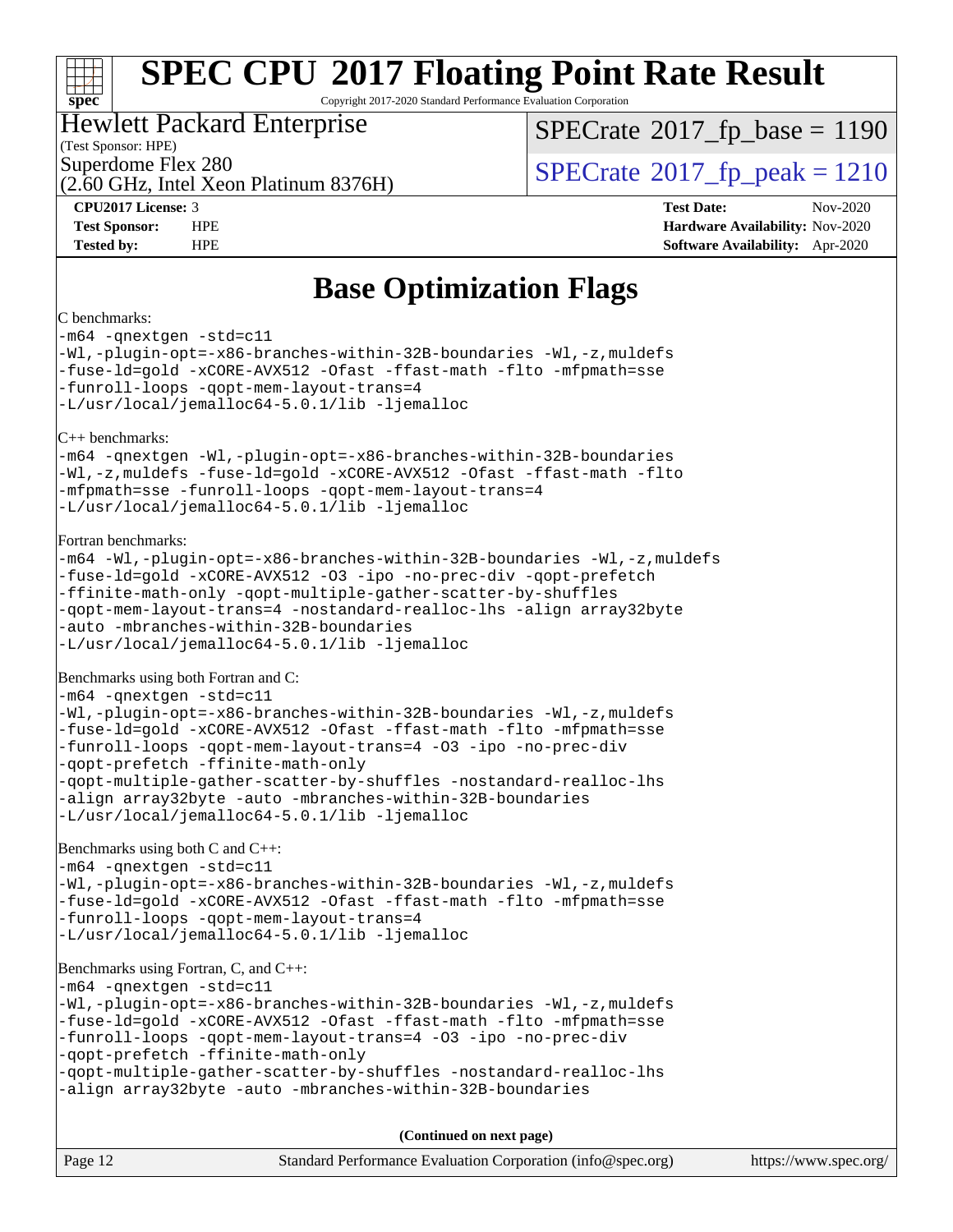

Copyright 2017-2020 Standard Performance Evaluation Corporation

## Hewlett Packard Enterprise

(Test Sponsor: HPE)

 $SPECTate@2017_fp\_base = 1190$ 

(2.60 GHz, Intel Xeon Platinum 8376H)

Superdome Flex 280<br>  $\overline{SPECrate}$  $\overline{SPECrate}$  $\overline{SPECrate}$ <sup>®</sup>[2017\\_fp\\_peak = 1](http://www.spec.org/auto/cpu2017/Docs/result-fields.html#SPECrate2017fppeak)210

**[CPU2017 License:](http://www.spec.org/auto/cpu2017/Docs/result-fields.html#CPU2017License)** 3 **[Test Date:](http://www.spec.org/auto/cpu2017/Docs/result-fields.html#TestDate)** Nov-2020 **[Test Sponsor:](http://www.spec.org/auto/cpu2017/Docs/result-fields.html#TestSponsor)** HPE **[Hardware Availability:](http://www.spec.org/auto/cpu2017/Docs/result-fields.html#HardwareAvailability)** Nov-2020 **[Tested by:](http://www.spec.org/auto/cpu2017/Docs/result-fields.html#Testedby)** HPE **[Software Availability:](http://www.spec.org/auto/cpu2017/Docs/result-fields.html#SoftwareAvailability)** Apr-2020

## **[Base Optimization Flags \(Continued\)](http://www.spec.org/auto/cpu2017/Docs/result-fields.html#BaseOptimizationFlags)**

[Benchmarks using Fortran, C, and C++](http://www.spec.org/auto/cpu2017/Docs/result-fields.html#BenchmarksusingFortranCandCXX) (continued):

[-L/usr/local/jemalloc64-5.0.1/lib](http://www.spec.org/cpu2017/results/res2020q4/cpu2017-20201123-24431.flags.html#user_CC_CXX_FCbase_jemalloc_link_path64_1_cc289568b1a6c0fd3b62c91b824c27fcb5af5e8098e6ad028160d21144ef1b8aef3170d2acf0bee98a8da324cfe4f67d0a3d0c4cc4673d993d694dc2a0df248b) [-ljemalloc](http://www.spec.org/cpu2017/results/res2020q4/cpu2017-20201123-24431.flags.html#user_CC_CXX_FCbase_jemalloc_link_lib_d1249b907c500fa1c0672f44f562e3d0f79738ae9e3c4a9c376d49f265a04b9c99b167ecedbf6711b3085be911c67ff61f150a17b3472be731631ba4d0471706)

## **[Peak Compiler Invocation](http://www.spec.org/auto/cpu2017/Docs/result-fields.html#PeakCompilerInvocation)**

| C benchmarks: |  |
|---------------|--|
| icc           |  |

[C++ benchmarks:](http://www.spec.org/auto/cpu2017/Docs/result-fields.html#CXXbenchmarks) [icpc](http://www.spec.org/cpu2017/results/res2020q4/cpu2017-20201123-24431.flags.html#user_CXXpeak_intel_icpc_c510b6838c7f56d33e37e94d029a35b4a7bccf4766a728ee175e80a419847e808290a9b78be685c44ab727ea267ec2f070ec5dc83b407c0218cded6866a35d07)

[Fortran benchmarks](http://www.spec.org/auto/cpu2017/Docs/result-fields.html#Fortranbenchmarks): [ifort](http://www.spec.org/cpu2017/results/res2020q4/cpu2017-20201123-24431.flags.html#user_FCpeak_intel_ifort_8111460550e3ca792625aed983ce982f94888b8b503583aa7ba2b8303487b4d8a21a13e7191a45c5fd58ff318f48f9492884d4413fa793fd88dd292cad7027ca)

[Benchmarks using both Fortran and C](http://www.spec.org/auto/cpu2017/Docs/result-fields.html#BenchmarksusingbothFortranandC): [ifort](http://www.spec.org/cpu2017/results/res2020q4/cpu2017-20201123-24431.flags.html#user_CC_FCpeak_intel_ifort_8111460550e3ca792625aed983ce982f94888b8b503583aa7ba2b8303487b4d8a21a13e7191a45c5fd58ff318f48f9492884d4413fa793fd88dd292cad7027ca) [icc](http://www.spec.org/cpu2017/results/res2020q4/cpu2017-20201123-24431.flags.html#user_CC_FCpeak_intel_icc_66fc1ee009f7361af1fbd72ca7dcefbb700085f36577c54f309893dd4ec40d12360134090235512931783d35fd58c0460139e722d5067c5574d8eaf2b3e37e92)

[Benchmarks using both C and C++](http://www.spec.org/auto/cpu2017/Docs/result-fields.html#BenchmarksusingbothCandCXX): [icpc](http://www.spec.org/cpu2017/results/res2020q4/cpu2017-20201123-24431.flags.html#user_CC_CXXpeak_intel_icpc_c510b6838c7f56d33e37e94d029a35b4a7bccf4766a728ee175e80a419847e808290a9b78be685c44ab727ea267ec2f070ec5dc83b407c0218cded6866a35d07) [icc](http://www.spec.org/cpu2017/results/res2020q4/cpu2017-20201123-24431.flags.html#user_CC_CXXpeak_intel_icc_66fc1ee009f7361af1fbd72ca7dcefbb700085f36577c54f309893dd4ec40d12360134090235512931783d35fd58c0460139e722d5067c5574d8eaf2b3e37e92)

[Benchmarks using Fortran, C, and C++:](http://www.spec.org/auto/cpu2017/Docs/result-fields.html#BenchmarksusingFortranCandCXX) [icpc](http://www.spec.org/cpu2017/results/res2020q4/cpu2017-20201123-24431.flags.html#user_CC_CXX_FCpeak_intel_icpc_c510b6838c7f56d33e37e94d029a35b4a7bccf4766a728ee175e80a419847e808290a9b78be685c44ab727ea267ec2f070ec5dc83b407c0218cded6866a35d07) [icc](http://www.spec.org/cpu2017/results/res2020q4/cpu2017-20201123-24431.flags.html#user_CC_CXX_FCpeak_intel_icc_66fc1ee009f7361af1fbd72ca7dcefbb700085f36577c54f309893dd4ec40d12360134090235512931783d35fd58c0460139e722d5067c5574d8eaf2b3e37e92) [ifort](http://www.spec.org/cpu2017/results/res2020q4/cpu2017-20201123-24431.flags.html#user_CC_CXX_FCpeak_intel_ifort_8111460550e3ca792625aed983ce982f94888b8b503583aa7ba2b8303487b4d8a21a13e7191a45c5fd58ff318f48f9492884d4413fa793fd88dd292cad7027ca)

## **[Peak Portability Flags](http://www.spec.org/auto/cpu2017/Docs/result-fields.html#PeakPortabilityFlags)**

Same as Base Portability Flags

## **[Peak Optimization Flags](http://www.spec.org/auto/cpu2017/Docs/result-fields.html#PeakOptimizationFlags)**

[C benchmarks](http://www.spec.org/auto/cpu2017/Docs/result-fields.html#Cbenchmarks):

519.lbm\_r: basepeak = yes

538.imagick\_r: basepeak = yes

544.nab\_r: basepeak = yes

[C++ benchmarks:](http://www.spec.org/auto/cpu2017/Docs/result-fields.html#CXXbenchmarks)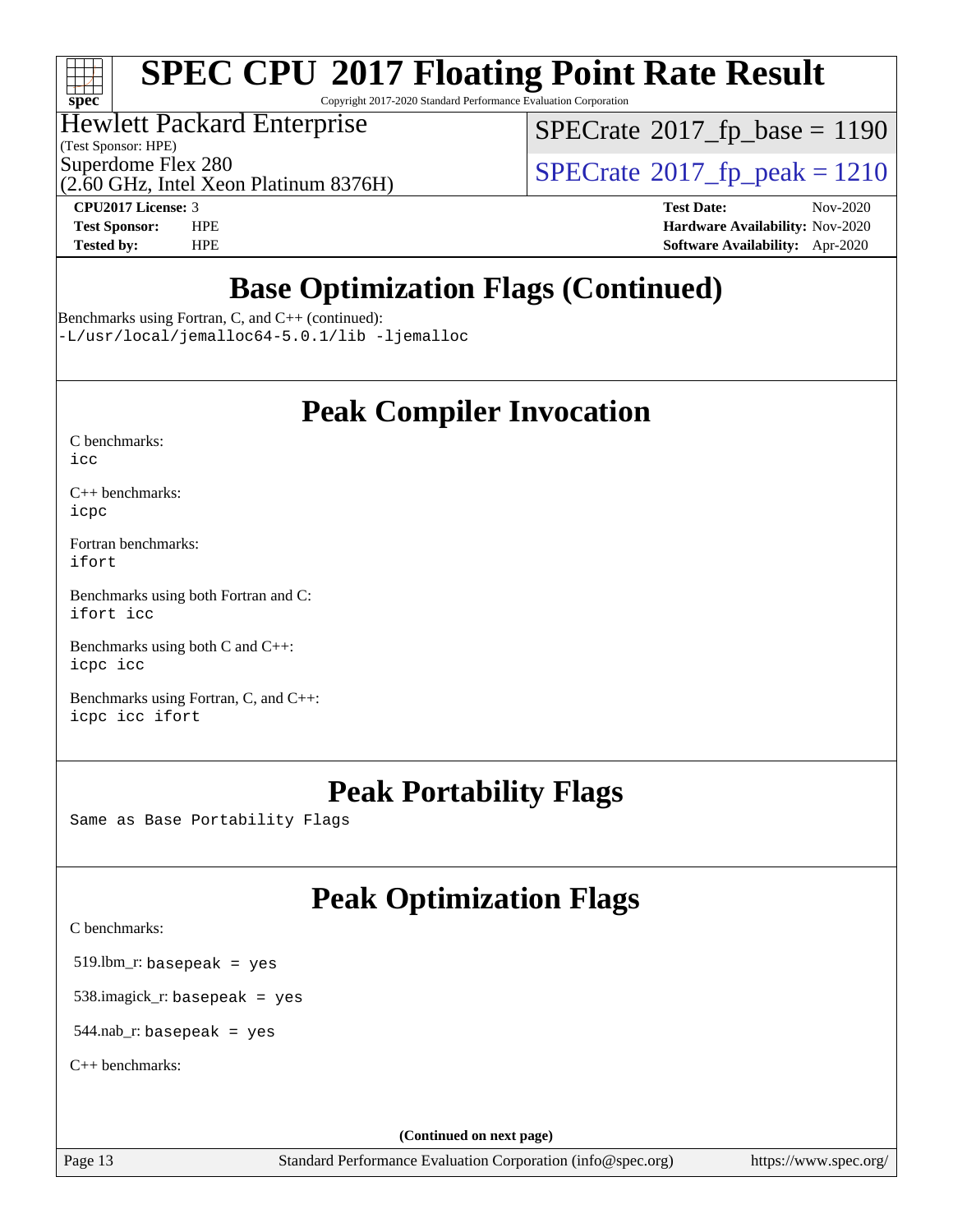

Copyright 2017-2020 Standard Performance Evaluation Corporation

## Hewlett Packard Enterprise

(Test Sponsor: HPE)

[SPECrate](http://www.spec.org/auto/cpu2017/Docs/result-fields.html#SPECrate2017fpbase)<sup>®</sup>2017 fp base = 1190

(2.60 GHz, Intel Xeon Platinum 8376H)

Superdome Flex 280<br>  $SPECTA = 1210$ <br>  $SPECTA = 2017$  fp\_peak = 1210

**[CPU2017 License:](http://www.spec.org/auto/cpu2017/Docs/result-fields.html#CPU2017License)** 3 **[Test Date:](http://www.spec.org/auto/cpu2017/Docs/result-fields.html#TestDate)** Nov-2020 **[Test Sponsor:](http://www.spec.org/auto/cpu2017/Docs/result-fields.html#TestSponsor)** HPE **[Hardware Availability:](http://www.spec.org/auto/cpu2017/Docs/result-fields.html#HardwareAvailability)** Nov-2020 **[Tested by:](http://www.spec.org/auto/cpu2017/Docs/result-fields.html#Testedby)** HPE **[Software Availability:](http://www.spec.org/auto/cpu2017/Docs/result-fields.html#SoftwareAvailability)** Apr-2020

## **[Peak Optimization Flags \(Continued\)](http://www.spec.org/auto/cpu2017/Docs/result-fields.html#PeakOptimizationFlags)**

```
 508.namd_r: basepeak = yes
510.parest_r: basepeak = yes
Fortran benchmarks: 
 503.bwaves_r: -m64 -Wl,-plugin-opt=-x86-branches-within-32B-boundaries
-Wl,-z,muldefs -fuse-ld=gold -xCORE-AVX512 -O3 -ipo
-no-prec-div -qopt-prefetch -ffinite-math-only
-qopt-multiple-gather-scatter-by-shuffles
-qopt-mem-layout-trans=4 -nostandard-realloc-lhs
-align array32byte -auto -mbranches-within-32B-boundaries
-L/usr/local/jemalloc64-5.0.1/lib -ljemalloc
549.fotonik3d_r: basepeak = yes
 554.roms_r: basepeak = yes
Benchmarks using both Fortran and C: 
521.wrf_r: -prof-gen(pass 1) -prof-use(pass 2) -xCORE--O3
-ipo -no-prec-div -qopt-prefetch -ffinite-math-only
-qopt-multiple-gather-scatter-by-shuffles
-qopt-mem-layout-trans=4 -mbranches-within-32B-boundaries
-nostandard-realloc-lhs -align array32byte -auto
-L/usr/local/jemalloc64-5.0.1/lib -ljemalloc
 527.cam4_r: basepeak = yes
Benchmarks using both C and C++: 
 511.povray_r: -prof-gen(pass 1) -prof-use(pass 2) -xCORE-AVX512 -O3
-ipo -no-prec-div -qopt-prefetch -ffinite-math-only
-qopt-multiple-gather-scatter-by-shuffles
-qopt-mem-layout-trans=4 -mbranches-within-32B-boundaries
-L/usr/local/jemalloc64-5.0.1/lib -ljemalloc
 526.blender_r: basepeak = yes
Benchmarks using Fortran, C, and C++: 
507.cactuBSSN r: basepeak = yes
```